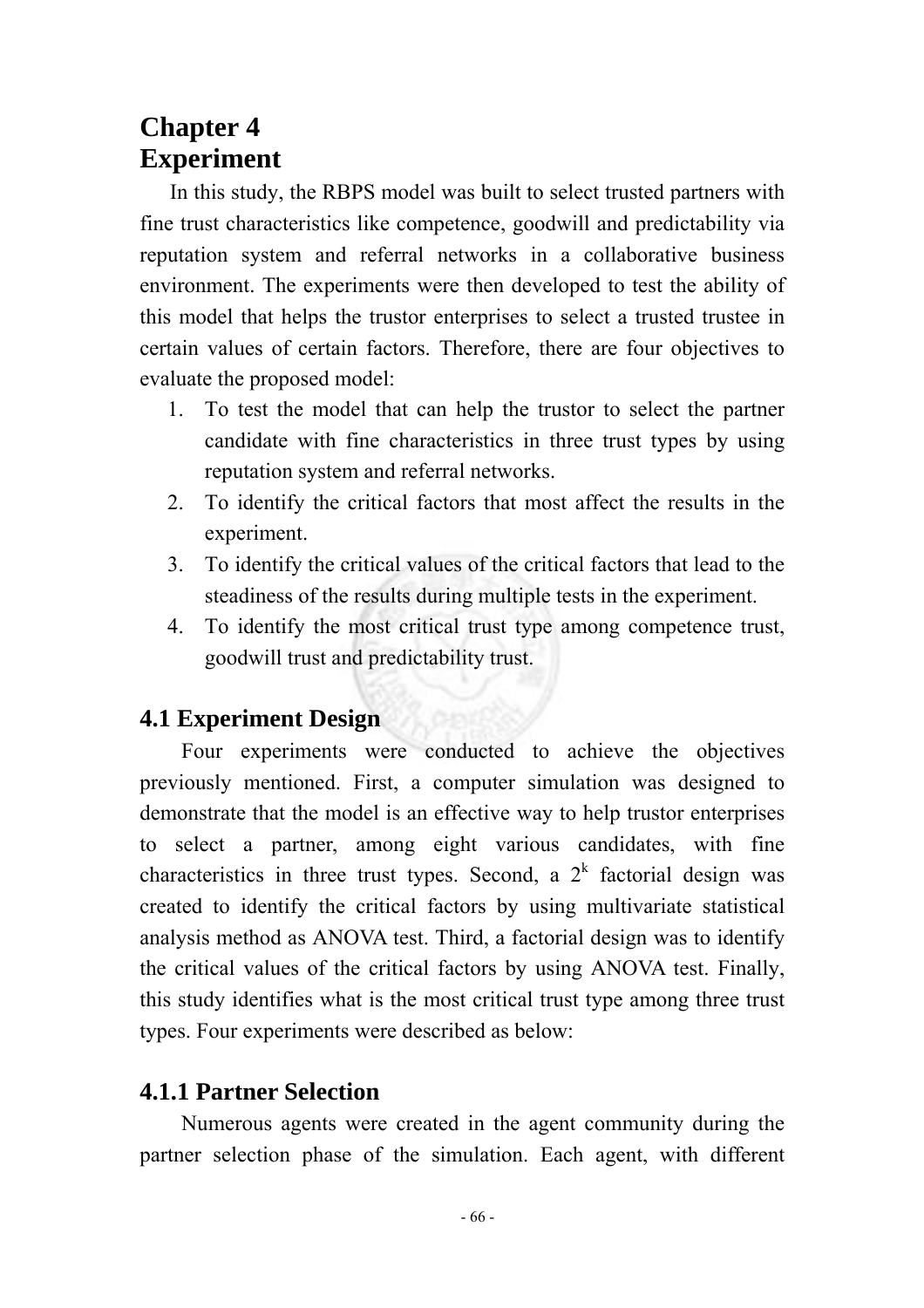characteristics in three trust types, had various numbers of friends who can recommend others to explore the rater agents. The identified rater agents were weighted according to the position in the referral networks. The testimonies of trustee agents were then gathered and translated into an initial-trust score. Finally, the trustor agent selects a trustee agent with the highest initial-trust score to be a partner during each CPS process. After 500 times of CPS (as one round of CPS) the frequency for each trustee agent who was selected by the trustor agent was obtained. To determine the performance of the RBPS model for selecting the collaborative partner, the most frequently selected trustee agent was compared with the candidate with fine temperament in competence, goodwill and predictability.

The partner selection process was performed in two steps: namely (1) environment setting step, and (2) partner selection step. The environment setting step involved creating many agents, and defining agents as trustees, raters and recommenders to form an agent community. During the partner selection step, the trustor agent was chosen from agent community in the beginning of the process to select a partner namely Collaborative Partner Selection (CPS) and the rater agents were then searched from among the agent's friends. The referral network was then constructed, the identified rater agents were weighted, and the initial-trust scores of trustee agents were determined.

## **4.1.1.1 Environment Setting Step**

In the environment setting step, many agents were created to form an agent community, simulating an enterprise selecting a trusted partner in a collaborative business environment. The environment of the agent community was defined as follows:

- $\bullet$  An agent community was created with *M* agents.
- Eight agents were chosen from the agent community to be trustee agents (named AH, BH, CH, DH, AL, BL, CL and DL). Each trustee agent had a given level of performance in competence, goodwill and predictability.
- *N* rater agents were randomly chosen for each trustee agent from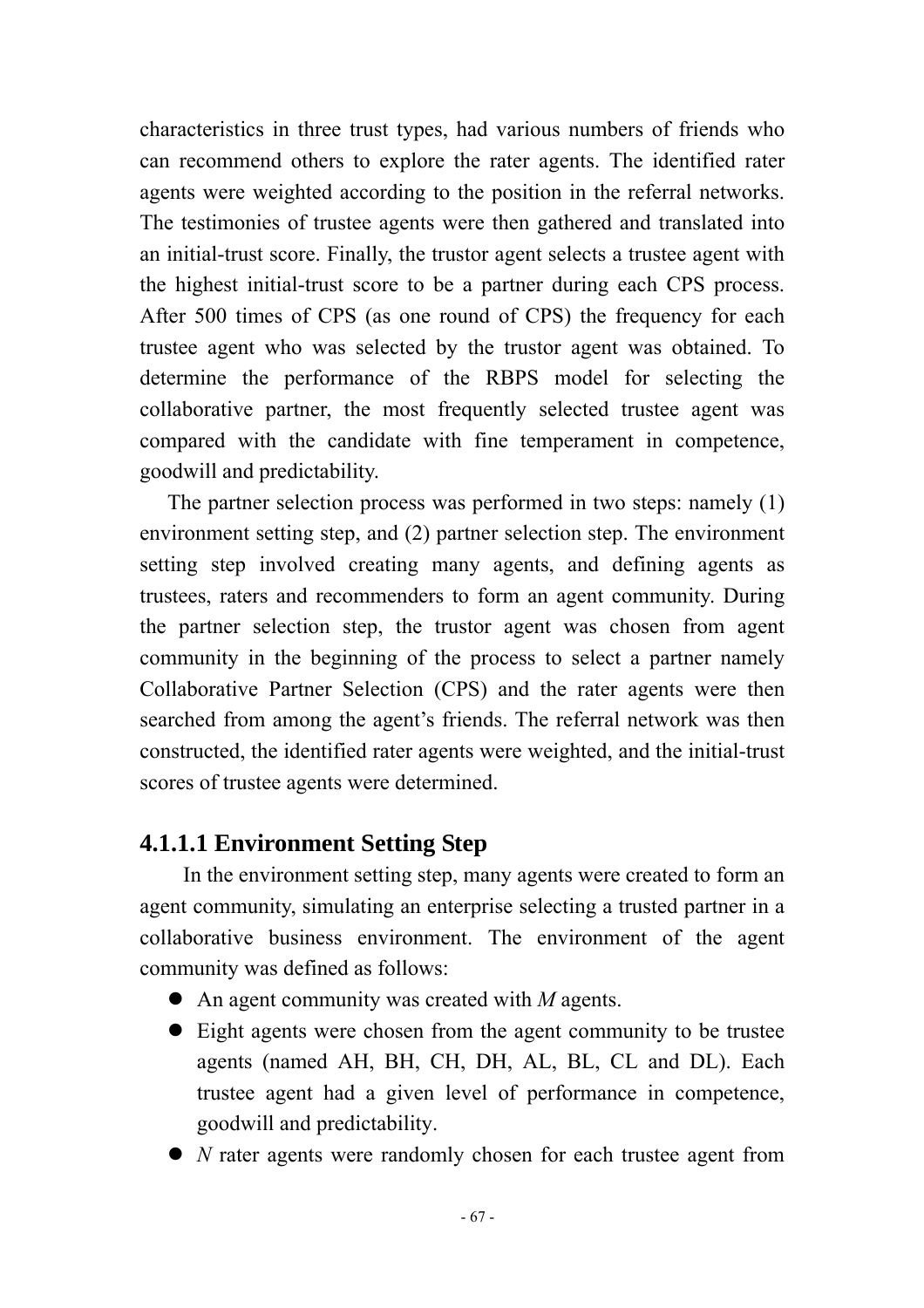the agent community.

- *P* recommender agents were randomly chosen for each rater agent from the agent community.
- $\bullet$  The searching depth *S* was defined by the trustor agent to identify the rater agents in a specific searching path of referral networks.
- $\bullet$  The collaboration threshold was set to 0.

The eight trustee agents were assigned with various probabilities of performing well in the trust types such as competence ( $\alpha$ ), goodwill ( $\beta$ ) and predictability  $(\gamma)$  (see Table 4.1).

Good performance in these characteristics was denoted as "H", while bad performance was given as "L". In other words, if a trustee agent had a performance "H", he would behave well with a high probability of 0.8; while a trustee agent had a performance "L" would he behaves well with a low probability of 0.2.

| trustees  | Competence ( $\alpha$ ) | Goodwill $(\beta)$ | predictability ( $\gamma$ ) |
|-----------|-------------------------|--------------------|-----------------------------|
| AH        | Η                       | Η                  | Н                           |
| BH        | Н                       | н                  |                             |
| <b>CH</b> | H                       | L                  | Н                           |
| <b>DH</b> | Н                       | L                  |                             |
| <b>AL</b> |                         | Н                  | Н                           |
| <b>BL</b> |                         | Н                  |                             |
| CL        |                         |                    | Н                           |
| DL        |                         |                    |                             |
|           | $H = 0.8$               | $L = 0.2$          |                             |

Table 4.1 The performance level of various trust types

The rules for obtaining competence reputation  $Z^{R_i}$  were listed as Rule Comp.

- Rule Comp:
	- ¾ *If α is "H"*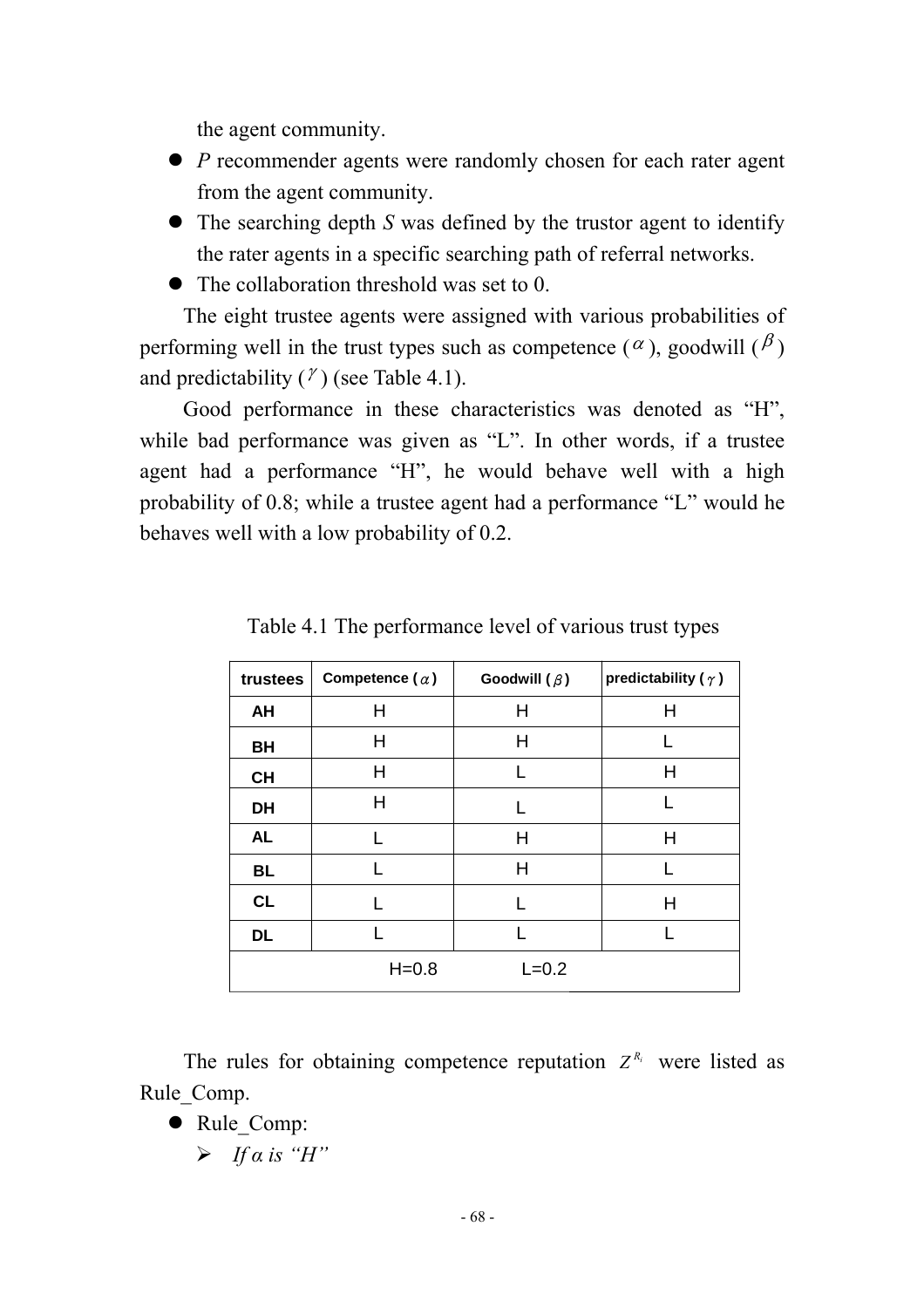*If random\_number (i)*  $\leq$  *0.8 then*  $0.5 \leq Z^{R_i} \leq I$ *else*   $0.1 \leq Z^{R_i} \leq 0.5$  $\triangleright$  *If a* is "L" *If random number (i)*  $\geq$  0.2 then  $0.1 \leq Z^{R_i} \leq 0.5$ *else 0.5* ≤  $Z^{R_i}$  ≤ *1* 

The initial-trust score of competence could then be calculated using Eqn. (7) in chapter 3.

The rules for deriving the goodwill reputation  $\overline{T}^{R_i}$  were listed as Rule\_GW:

• Rule GW:  $\triangleright$  *If*  $\beta$  *is "H" If random\_number (j)*  $\leq$  0.8 then  $0.5 \leq \overline{T}^{R_i} \leq 1$ *else*   $0.1 \leq \overline{T}^{R_i} \leq 0.5$  $\triangleright$  *If*  $\beta$  *is "L" If random\_number (j)*   $\geq$  0.2 then  $0.1 \leq \overline{T}^{R_i} < 0.5$ *else*   $0.5 \leq \overline{T}^{R_i} \leq 1$ 

The score of goodwill initial trust could then be derived by utilizing Eqn. (11) in chapter 3.

Finally, the predictability initial trust score  $Pred_{AT}$  was determined by adopting the rules as Rule\_Pred:

• Rule\_Pred:

 $\triangleright$  *If y is "H" If random number (k)*  $\leq$  0.8 then  $0.5 \leq$  Pr *ed*  $_{AT_i} \leq 1$ *else*   $0.1 \leq \text{Pred}_{AT_i} \leq 0.5$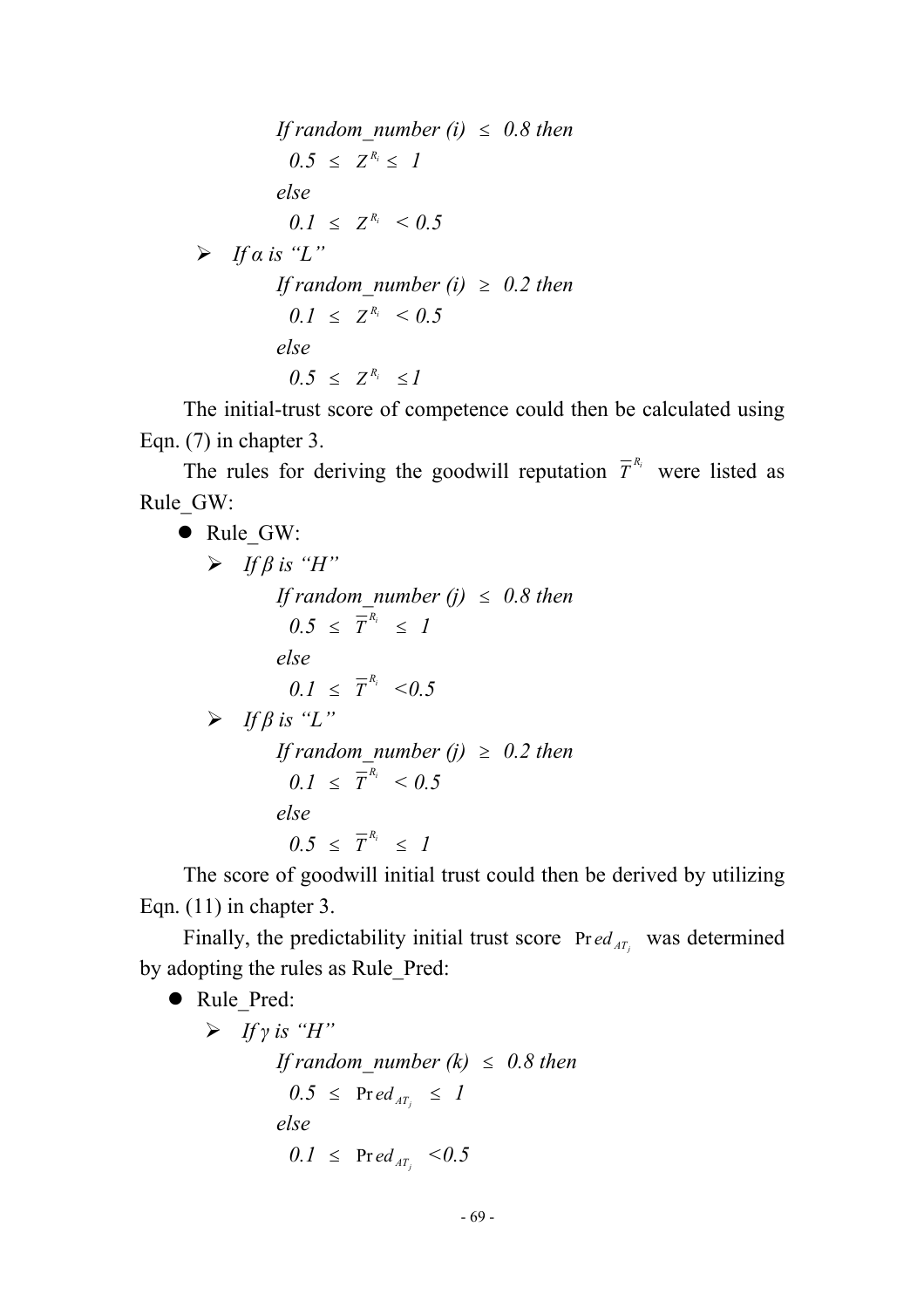¾ *If γ is "L" If random number (k)*  $\geq$  0.2 then  $0.1 \leq \text{Pred}_{AT_i} \leq 0.5$ *else*   $0.5 \leq$  Pr *ed*  $_{AT_i} \leq 1$ 

# **4.1.1.2 Partner Selection Step**

Figure 4.1 demonstrates the process to select a trusted partner called Collaborative Partner Selection (CPS), and the CPS was described as follows:

- First: During the partner selection phase, the trustor agent was randomly chosen from the agent community.
- $\bullet$  Second: If the trustor agent had no friends, then k friends were assigned to him. These friends could have been recommenders, raters, trustees or agents with no information for further recommendations.
- $\bullet$  Third: The agents with various roles (e.g., trustor, recommender, rater and trustee) interacted to identify the rater agents via referral networks.
- Fourth: The identified rater agents were then weighted by using Eqn. (1) in chapter 3.
- Fifth: The trustor agent derived the initial trust score of identified trustee agents based on the rules previously mentioned (i.e., Rule comp, Rule GW and Rule Pred) and by using Eqn. (15) in chapter 3.
- Sixth: The trustor agent selects the trustee agent with the highest initial trust score and reached the thresholds to be the partner.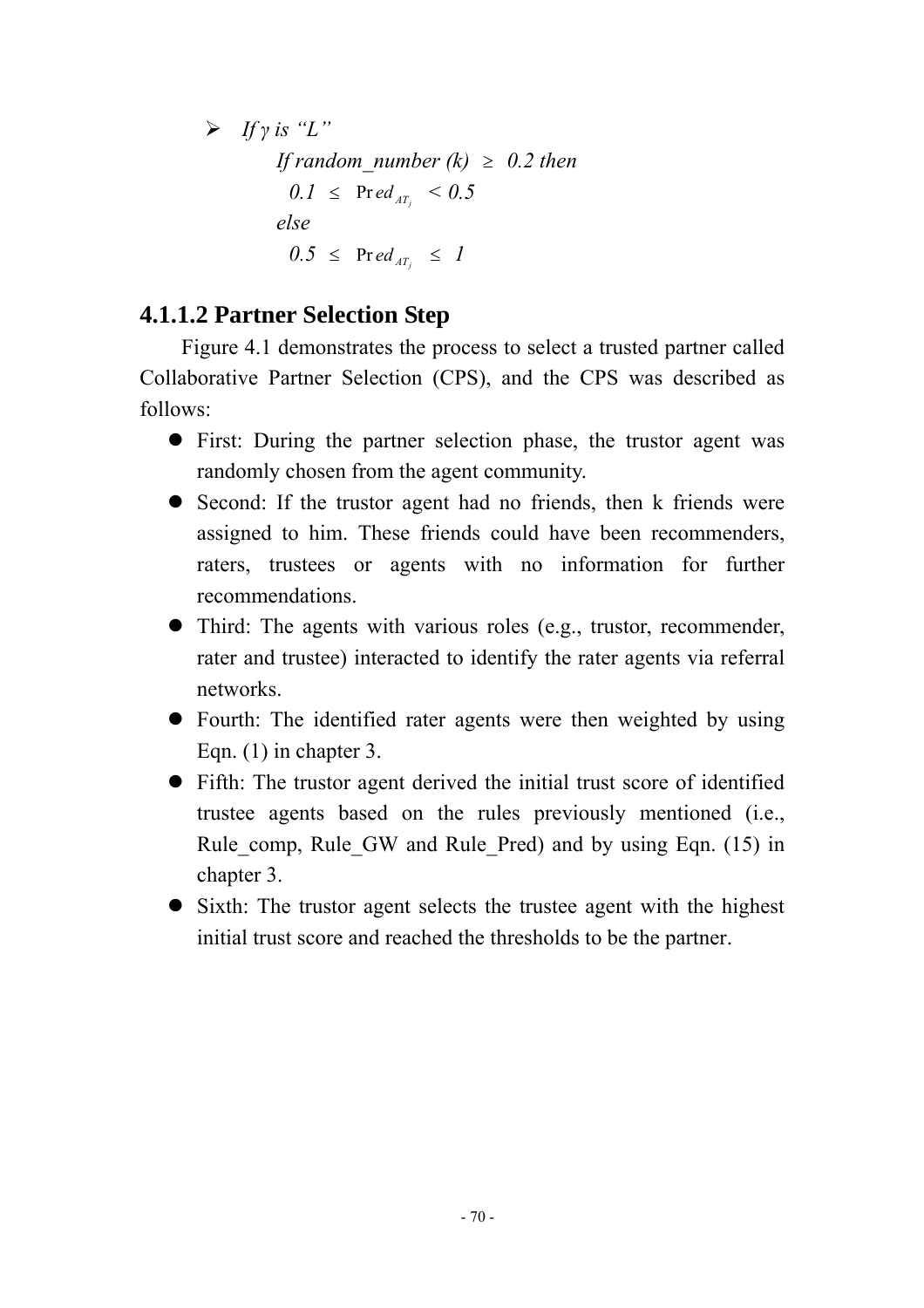

Fig. 4.1 The process of Collaborative Partner Selection (CPS)

The CPS process runs 500 times, constituting "one round of CPS". The number of times for each trustee agent who was selected by the trustor agent was observed. The most frequently selected trustee agent with fine characteristics (e.g., AH) was derived to determine the model's effectiveness in selecting suitable collaborative partners.

#### **The searching path in the referral networks**

In the partner selection step, the trustor agent was randomly chosen from the agent community. If the trustor agent had no friends, then *k* friends were assigned to him. Figure 4.2 illustrates the searching path to identify the raters. The searching depth was initially set to zero, and the trustor agent initiated the search path by asking his friends to act as recommenders. The searching degree (S.D) was then incremented by one, and the search path was extended to the friends of the friends of the trustor agent. If the agents, such as friends of the friends, had no further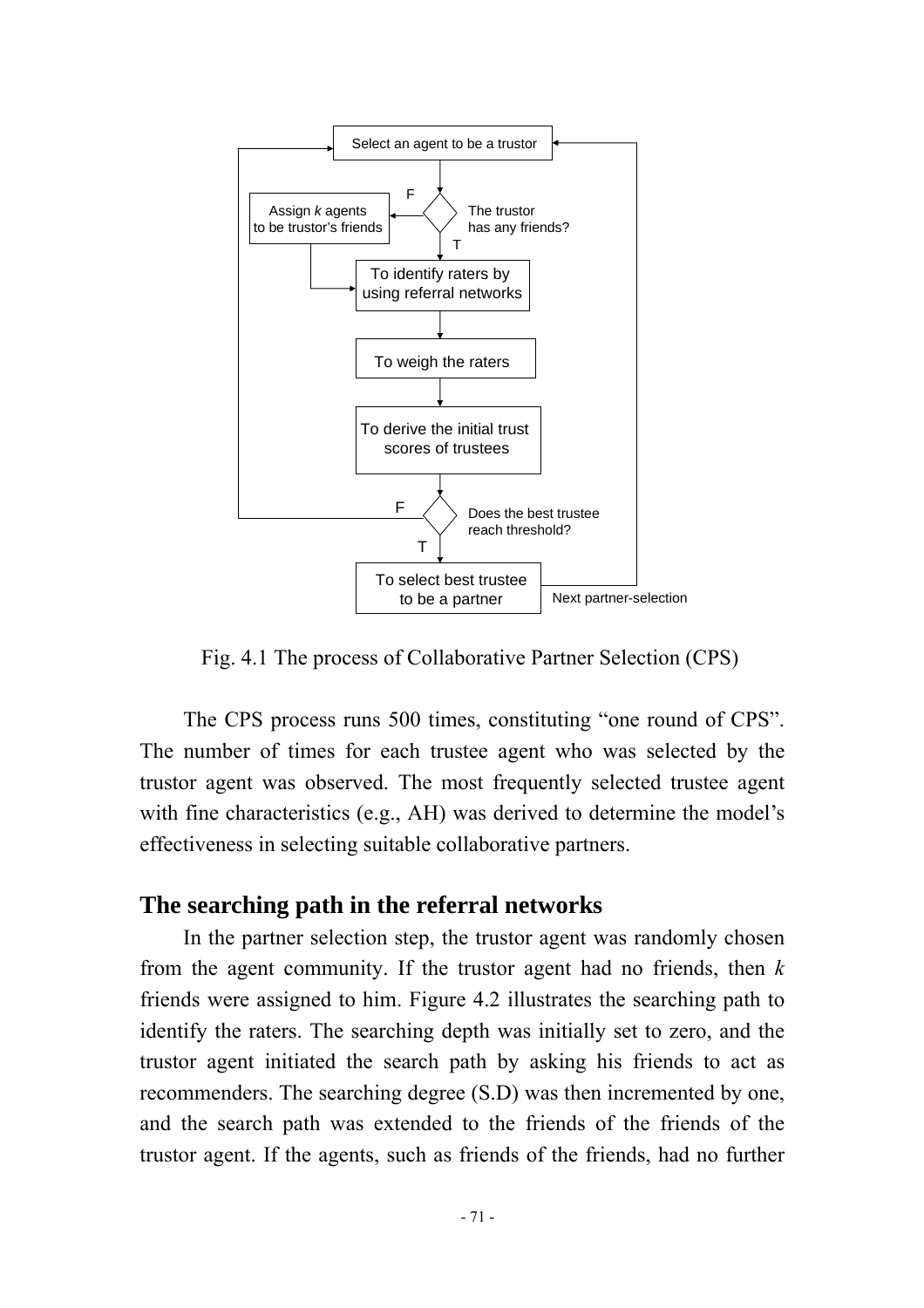friends to provide recommendation, or the S.D reached a previously defined threshold of searching depth *S*, then the searching path was terminated. The trustor agent then constructed the referral networks containing the recommender agents, identified rater agents and trustee agents after all searching paths were terminated.



Fig. 4.2 The life cycle of a searching path

For example, Figure 4.3 describes that the trustor agent 'ag12' has no friend in the agent community. Two agents 'ag25' and 'ag66' are assigned to 'ag12'. The 'ag25' has a friend 'ag37', and 'ag37' has no any further friends. On the other hand, the 'ag66' has friend 'ag28', and 'ag28' has friend 'ag127' and so on. The searching paths start from 'ag25' and 'ag66'. One searching path is ag12 $\rightarrow$ ag25 $\rightarrow$ ag37. The other searching path is  $agl2\rightarrow agl66\rightarrow agl28\rightarrow agl127\rightarrow agl257\rightarrow agl352\rightarrow agl43$ due to the searching depth is set to six.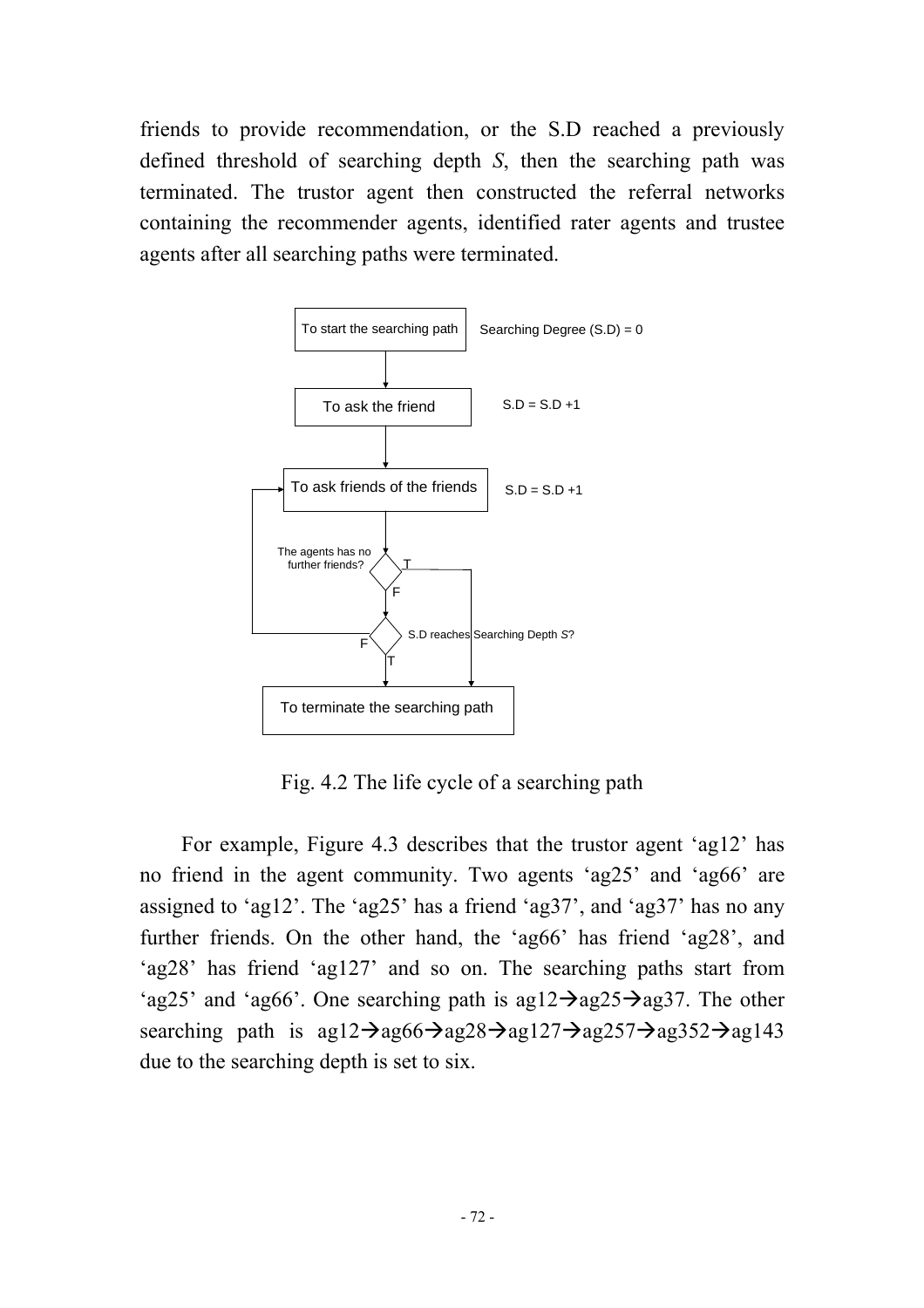

Fig. 4.3 Two searching paths initiated by trustor agent

While the 'ag12' finishes the process of CPS and selects a trustee 'ag383' to be a partner, he adds 'ag25', 'ag66' and 'ag383' to his friend list (e.g., expressed as ag12:[ag25, ag66, ag383]), and these new friends also add 'ag12' to their friends list (e.g., expressed as ag25:[ag37, ag12], ag66:[ag28, ag12] and ag383:[ag12,…]). Therefore, the relationships among the agents in the agent community will evolve into highly connected networks after many runs of CPS. This phenomenon matches the human relationships in the social networks.

#### **To weigh the identified raters**

The trustor agent constructed the referral networks and then derived the weights of the raters. The following rules were utilized to determine the weights of the rater agents:

- $\bullet$  The searching path  $SP<sub>i</sub>$  was represented as a set that contains *m* agents (e.g.,  $SP_i = \{ag12, ag66, ...\}$ ).
- $\bullet$  The threshold was defined as  $\theta$ .
- The rater  $ag_i$  was the *n*th element in  $SP_i$  and the *p*th element in *SPk*.
- The weight of the rater *agi* was calculated as:  $wr_{agi} = (\frac{1}{\theta})^{n-1} + (\frac{1}{\theta})^{p-1}$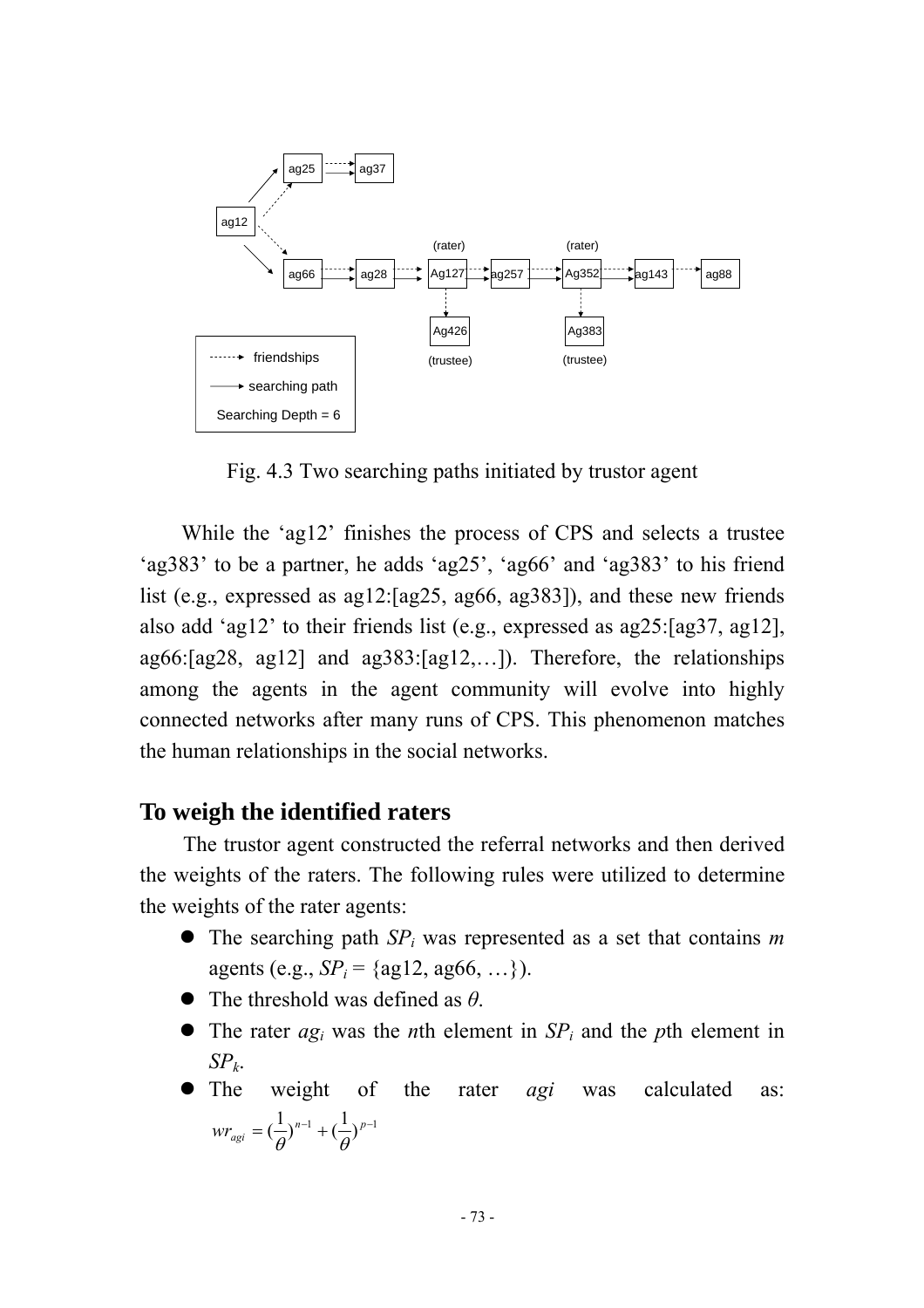For example, Figure 4.4 demonstrates that the trustor agent 'ag6' identifies the rater 'ag9' via two searching path ' $SP_1$ ' and ' $SP_2$ ' and expressed as:

- $\bullet$  *SP<sub>1</sub>* = {ag6, ag1, ag5, ag9}.
- $SP_2$  = {ag6, ag2, ag9}.

The 'ag9' is the fourth element in the  $SP_1$  and the third element in the  $SP_2$ . Finally, we set the threshold  $\theta = 2$  and the weights of 'ag9' can be

obtained as: 
$$
wr_{ag9} = (\frac{1}{2})^3 + (\frac{1}{2})^2 = 0.375
$$
.



Fig. 4.4 To weigh the identified rater

#### **To derive the initial trust scores**

The trustor agent has identified the raters and trustees in a specific CPS, and then the weights of raters were derived. During the testimony aggregation step, the testimonies of competence, goodwill and predictability were obtained for deriving the score of initial-trust for trustees.

An example illustrates the process to derive the initial-trust score of the identified trustee AH in the experiment. The trustee has two identified raters: 'ag9' and 'ag483'; thus, the normalized weights of two raters are defined as  $Nwr_{AH}^{ags} = 0.7$  and  $Nwr_{AH}^{ags} = 0.9$ . The scores of competence, goodwill and predictability trust were calculated as follows:

 $\bullet$  The competence initial-trust score

The  $\alpha_{AH} = 0.8$  and random\_number(ag9\_i) = 0.5; then, the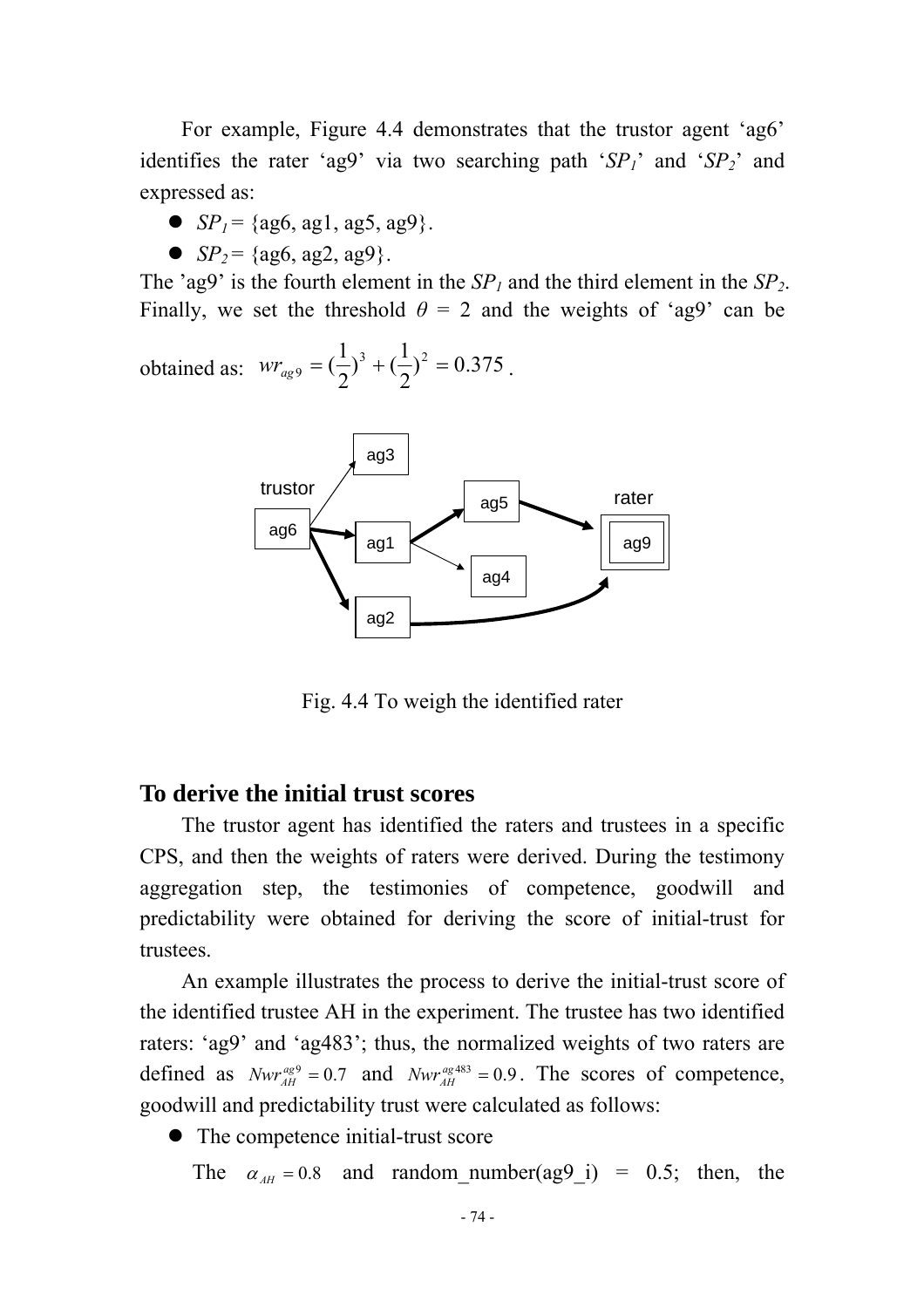$Z_{AH}^{agg} = 0.8$  was obtained by Rule Comp. Similarly, the random\_number(ag483\_i) = 0.7 and the  $Z_{AH}^{ag483} = 0.6$  was derived. Finally, the competence initial-trust score is obtained by Eqn. (7):

$$
Comp_{AH} = \frac{Nwr_{AH}^{ag9} \times Z_{AH}^{ag9} + Nwr_{AH}^{ag483} \times Z_{AH}^{ag483}}{Nwr_{AH}^{ag9} + Nwr_{AH}^{ag483}}
$$

$$
= \frac{0.7 \times 0.8 + 0.9 \times 0.6}{0.7 + 0.9} = 0.687
$$

 $\bullet$  The goodwill initial-trust score

The  $\beta_H = 0.8$  and random\_number(ag9\_j) = 0.9; then, the  $_{AH}^{ag9} = 0.4$ obtained by Rule GW. Similarly, the random\_number(ag483\_j) = 0.4 and then  $\overline{T}_{AH}^{ags33}$  = 0.6. Finally, the goodwill initial-trust score is derived by Eqn. (11):

$$
Gw_{AH} = \frac{Nwr_{AH}^{agg} \times \overline{T}_{AH}^{agg} + Nwr_{AH}^{ags}}{Nwr_{AH}^{agg} + Nwr_{AH}^{ags}} \times \overline{T}_{AH}^{agg}}{1}
$$

$$
= \frac{0.7 \times 0.4 + 0.9 \times 0.6}{0.7 + 0.9} = 0.512
$$

 $\bullet$  The predictability initial-trust score

The  $\gamma_{AH} = 0.8$  and the random\_number(k) = 0.7; then, the Pr *ed*<sub>AH</sub> = 0.8 was derived by Rule\_Pred.

 $\bullet$  To obtain the initial-trust of trustee

The initial-trust score was derived by using Eqn. (15) in chapter 3. The  $w_c$  and  $w_g$  were set equally as 0.5 and initial-trust for 'AH' is expressed as:

$$
dt_{AH} = (w_c \times Comp_{AH} + w_g \times GW_{AH}) \times \text{Pr} \, ed_{AH}
$$
  
= (0.5 × 0.687 + 0.5 × 0.512) × 0.8 = 0.4796

The initial-trust scores of all identified trustees are obtained and the highest one is selected to be the collaborative partner due to the threshold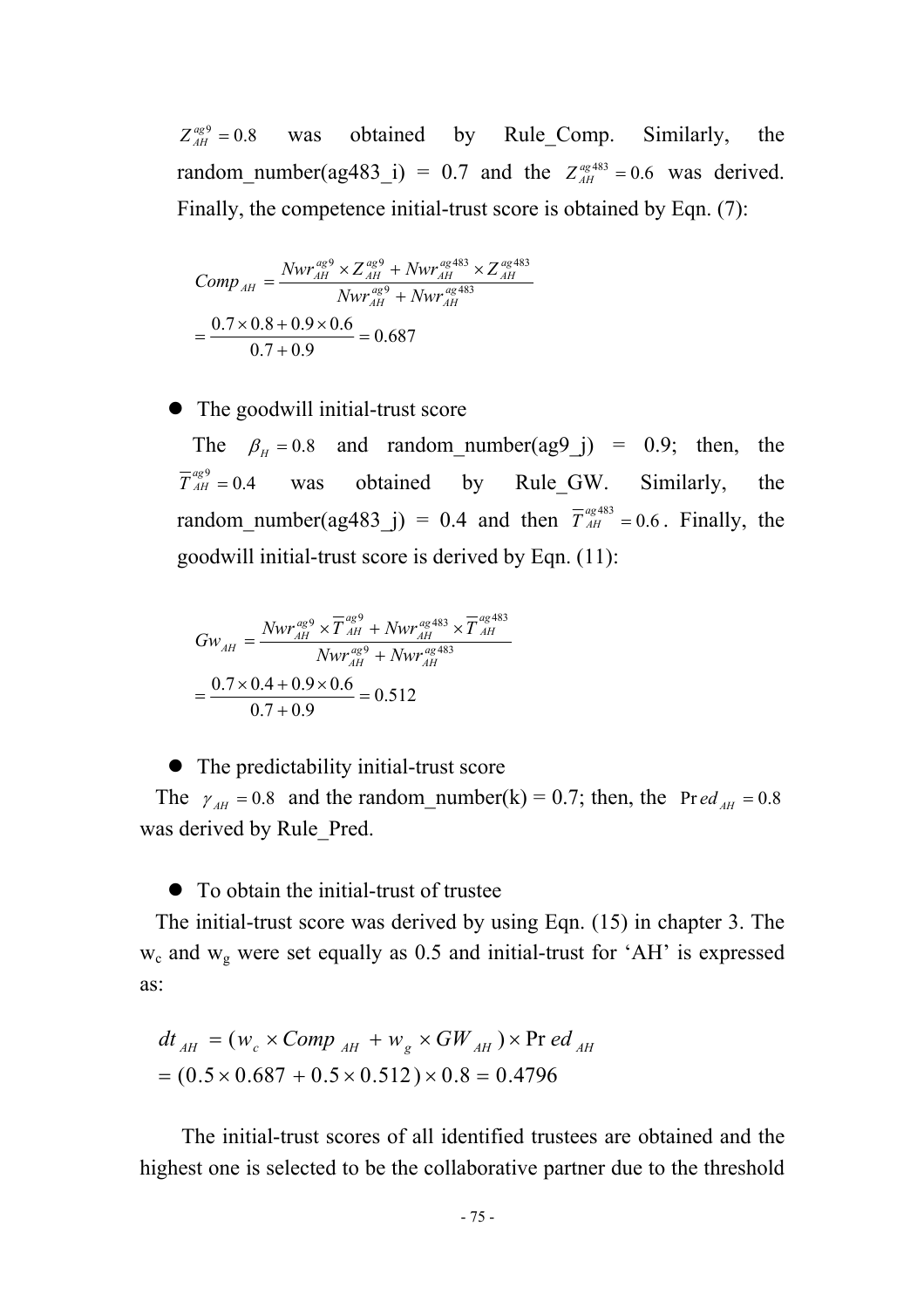is set to zero in the experiment. The process of the selection runs numerous times and we can obtain the frequency that each trustee was selected as a collaborative partner.

### **4.1.2 To Identify the Critical Factors**

After each process of CPS, the trustor agent selects one or no trustee agent to be a partner. Therefore, one round of CPS may obtain the frequency of each trustee agent who was selected by the trustor agent. The simulation of the experiment was programmed by Java language and the factors are described as Table 4.2.

| <b>Factors</b>                | <b>Description</b>                                          |
|-------------------------------|-------------------------------------------------------------|
| AgentsNo. (AgNo)              | The number of agents in the agent community.                |
| RaterNo. (RaNo)               | The number of rater agents for each trustee agent.          |
| RecommenderNo.<br>(ReNo)      | The number of recommender agents for each rater agent.      |
| InitialFriendNo.              | The number of friends assigned when the trustor agent has   |
| (IFNo)                        | no any friend initially.                                    |
| SearchingDepthNo.             | The number of searching depth for identifying rater agents  |
| (SDNo)                        | in the referral networks.                                   |
| PartnerSelectionNo.<br>(PSNo) | The number of CPS for each round of simulation.             |
| RoundsNo. (RoNo)              | The number of rounds of simulation for CPS.                 |
| $\theta$                      | The thresholds for calculating the weights of rater agents. |
| $W_c$                         | The weights of trust type "competence", always set 0.5      |
| $W_{\rm g}$                   | The weights of trust type "goodwill", always set 0.5        |

Table 4.2 The factors in the simulation

For identifying the critical factors which most affect the results of the simulation, a  $2^k$  factorial design was develop that includes factors like RaNo, ReNo, IFNo and SDNo. The values of factors are '3' and '6' (see Table 4.3).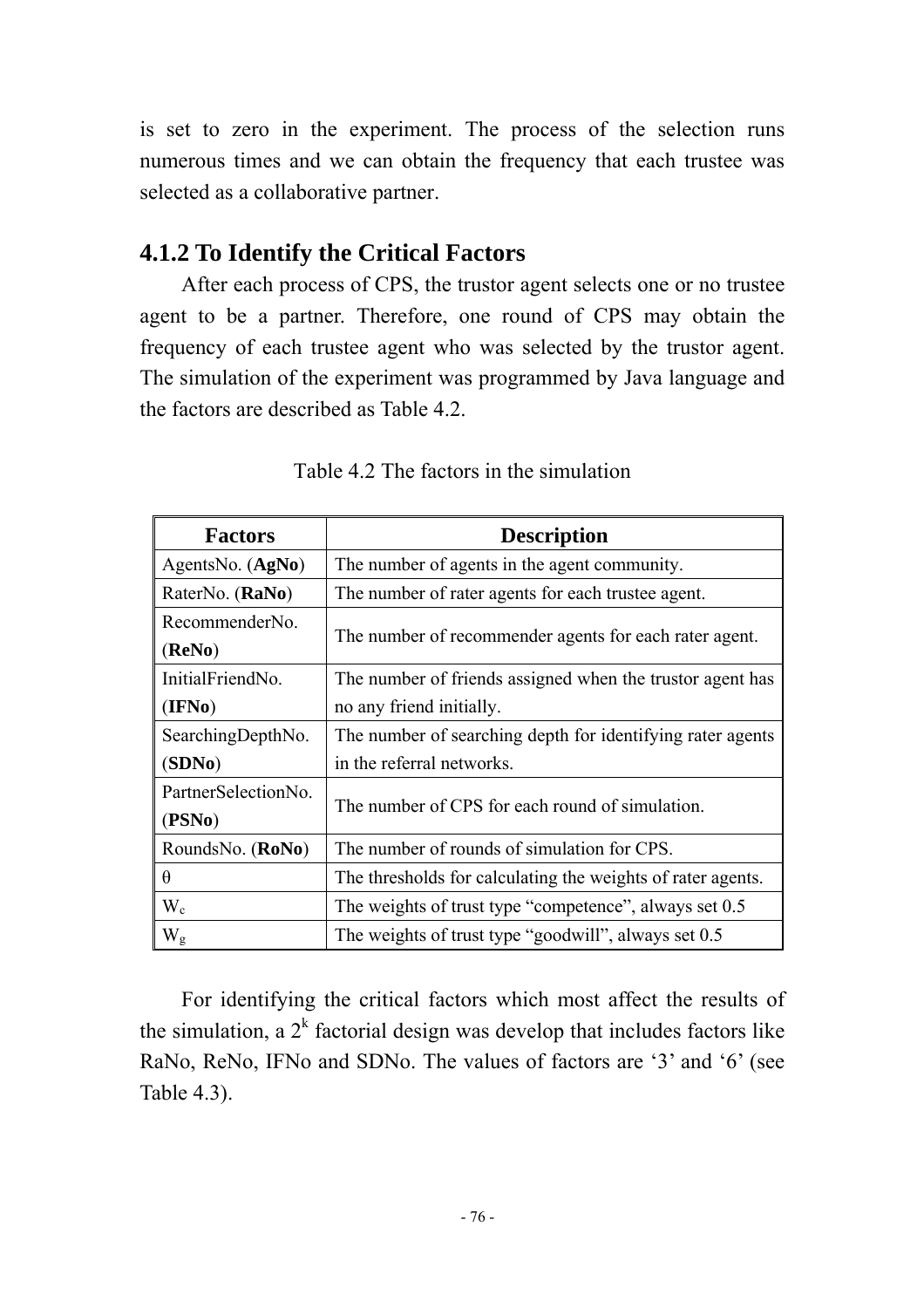| <b>Factor</b><br>combination<br>(design point) | <b>RaNo</b>             | <b>ReNo</b>             | <b>IFNo</b>             | <b>SDNo</b>             |
|------------------------------------------------|-------------------------|-------------------------|-------------------------|-------------------------|
| $\mathbf{1}$                                   | $\mathbf{3}$            | $\mathbf{3}$            | $\mathbf{3}$            | $\mathbf{3}$            |
| $\boldsymbol{2}$                               | $\mathbf{3}$            | $\mathbf{3}$            | $\mathbf{3}$            | 6                       |
| $\overline{\mathbf{3}}$                        | $\mathbf{3}$            | $\mathbf{3}$            | 6                       | $\overline{\mathbf{3}}$ |
| $\overline{\mathbf{4}}$                        | 3                       | $\mathbf{3}$            | 6                       | 6                       |
| 5                                              | 3                       | 6                       | $\mathbf{3}$            | $\overline{\mathbf{3}}$ |
| 6                                              | 3                       | 6                       | $\mathbf{3}$            | 6                       |
| 7                                              | $\mathbf{3}$            | 6                       | 6                       | $\mathbf{3}$            |
| 8                                              | $\mathbf{3}$            | 6                       | 6                       | 6                       |
| 9                                              | 6                       | $\mathbf{3}$            | $\mathbf{3}$            | $\overline{\mathbf{3}}$ |
| 10                                             | 6                       | $\mathbf{3}$            | $\mathbf{3}$            | 6                       |
| 11                                             | 6                       | $\mathbf{3}$            | 6                       | $\overline{\mathbf{3}}$ |
| 12                                             | 6                       | $\mathbf{3}$            | 6                       | 6                       |
| 13                                             | 6                       | 6                       | $\mathbf{3}$            | $\overline{\mathbf{3}}$ |
| 14                                             | 6                       | 6                       | $\overline{\mathbf{3}}$ | 6                       |
| 15                                             | 6                       | 6                       | 6                       | $\overline{\mathbf{3}}$ |
| 16                                             | $\overline{\mathbf{6}}$ | $\overline{\mathbf{6}}$ | $\overline{6}$          | $\overline{6}$          |

Table 4.3  $2^k$  factorial design

The results of each factor combination are the number of being selected by trustor agent for each trustee agent after one round of CPS. This study focuses on the selections of the fine trustee agent AH. However, the AH% represents the percentage that the number of selections for AH in the total number of selections in one round of CPS. Further, the average\_AH% represents the average of AH% in *m* rounds of

CPS. The equation was showed as follows: 
$$
Average\_AH\% = \frac{\sum_{i=1}^{m} AH_i\%}{m}
$$

This study hopes to identify the critical factors and specific factor combination that may result in high average\_AH% and low variation of AH% during multiple rounds of CPS. The results of all factor combinations are processed by multivariate statistics analysis as 4-way ANOVA test for identifying the effect power of each factor and their interaction effects. Finally, the critical factors that most affect the results in the simulation can be observed.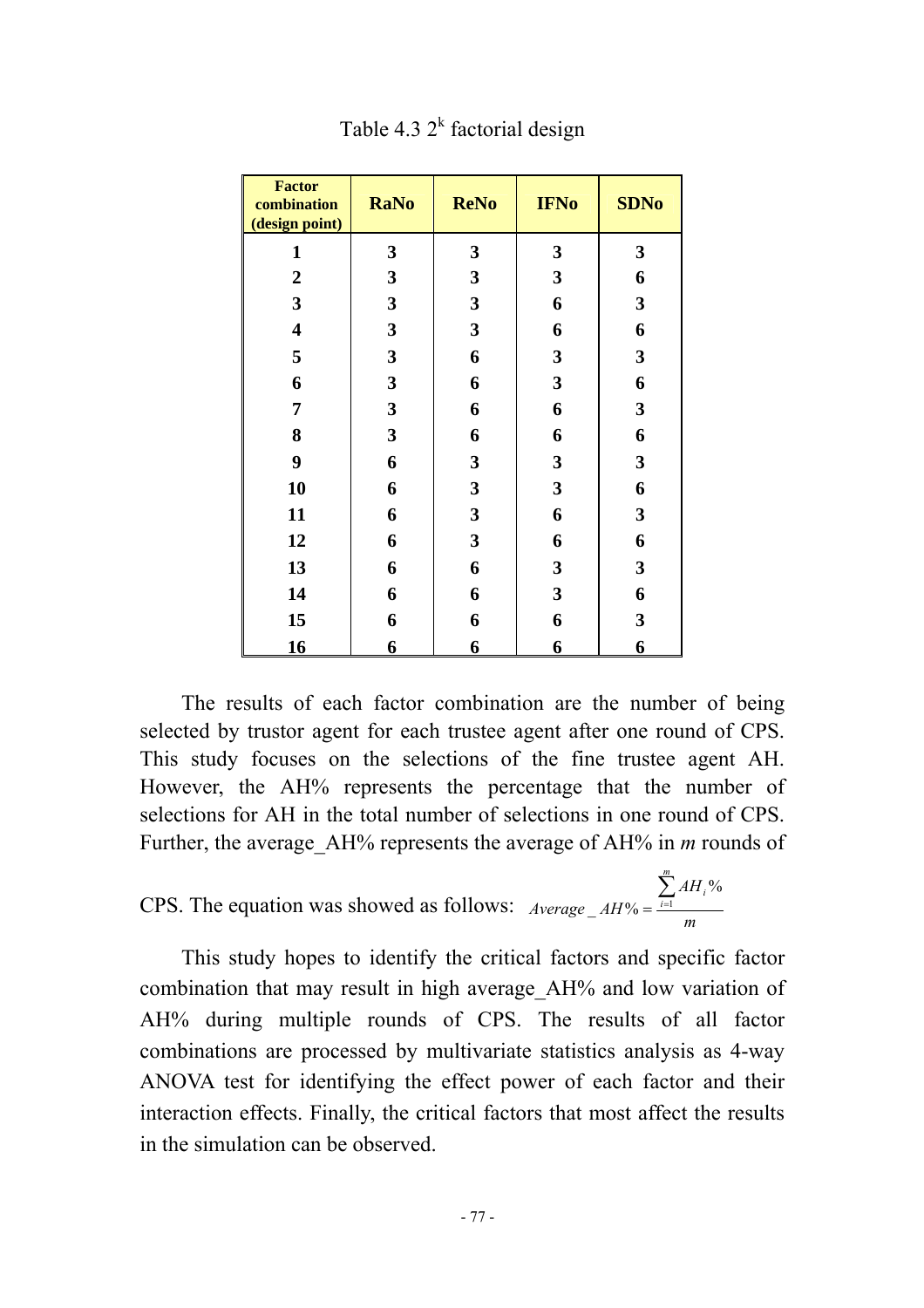#### **4.1.3 To Identify the Critical Values of the Critical Factors**

The critical factors were identified, and a factorial design for recognizing the critical value of the critical factors was developed to test the experiment.

The factors in factor combination were arranged as RaNo, ReNo, INFNo and SDNo, and they were defined as follows:

- $\bullet$  The AgNo = 1000.
- $\bullet$  The PSNo = 500.
- $\bullet$  The RoNo = 30.
- $\bullet$  The RaNo and ReNo are combined and ranged as  $\{22, 33, 44, 55, \ldots\}$ and 66 $\}$ . That is, the term '22' represents RaNo = 2 and ReNo = 2.
- $\bullet$  The IFNo is ranged as [2, 6].
- $\bullet$  The SDNo is ranged as [2, 6].

The results of the simulation for 125 factor combinations were processed by using ANOVA test. First, the AH% of all factor combinations during each round of CPS was tested for homogeneity of variance. Second, the factor combinations were filtered out if their AH% with extremely high variance as standard deviation and could not pass the test for homogeneity of variance. Third, the one-way ANOVA test was processed and the multiple comparison and homogeneous subset were obtained for remaining factor combinations. Finally, the critical values of critical factors for critical factor combinations can be observed and identified.

#### **4.1.4 To Identify the Critical Trust Type**

In this study, we adopt three trust types (as competence, goodwill and predictability) to evaluate a trustee as a trusted collaborative partner. From the results of the average percentage of selection for each trustee, we may observe the critical trust type among competence, goodwill and predictability.

#### **4.2 Experiment Results**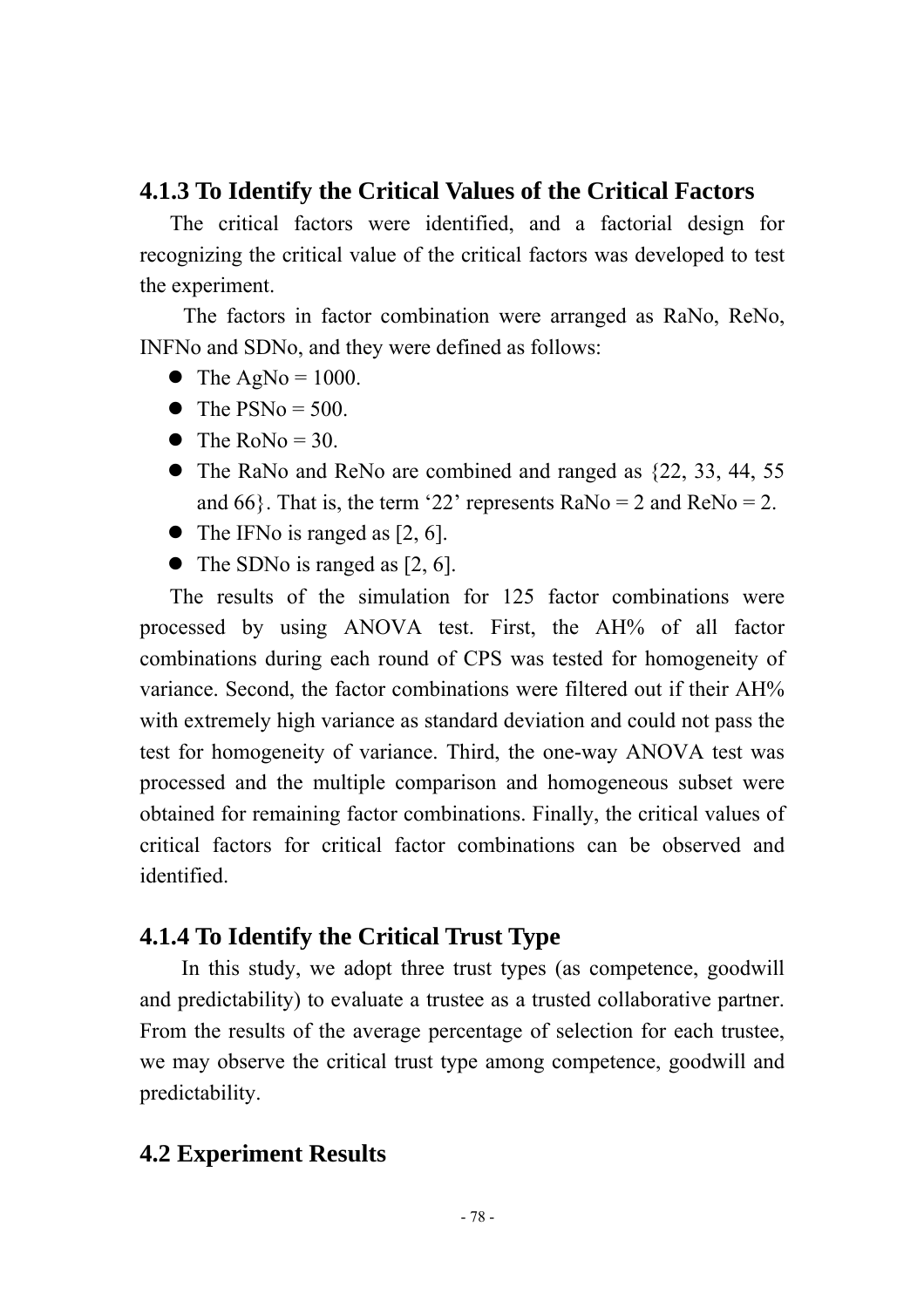The programs for environment setting and partner selection were coded by Java language, and the factors were then identified to test the simulation. The tests for identifying critical factors and critical values of critical factors are tested by ANOVA test and processed by using software as SPSS v.15.0 for Microsoft Windows. Analytical results indicate that the RBPS model can be an effective way to select a fine candidate in multiple CPS.

#### **4.2.1 Partner Selection**

#### **One round of CPS**

The trustor agent selects a partner after each CPS. Therefore, many CPS (as one round of CPS) were utilized to obtain the number of times of selections that each trustee agent was selected.

A round of CPS was called *PS1*, where  $AgNo = 1000$ ,  $RaNo = 5$ ,  $ReNo = 3$ , IFNo = 5, SDNo = 6, PSNo = 500,  $RoNo = 1$ ,  $\theta = 2$ ,  $W_c = 0.5$ and  $W_g = 0.5$ . The factors were listed in the following:

| <b>Factor</b><br><b>Combination</b> | AgNo | RaNo | ReNo | <b>IFNo</b> | <b>SDNo</b> | <b>PSNo</b> | <b>RoNo</b> |
|-------------------------------------|------|------|------|-------------|-------------|-------------|-------------|
| PSI                                 | 000  |      |      |             |             | 500         |             |

The results demonstrate that the trustee agent 'AH' won 268 selections, which was 55% of total selections ( $AH\% = 0.55$ ), in 500 times for the CPS (see Fig. 4.5). The RBPS model performed well in this factor combination.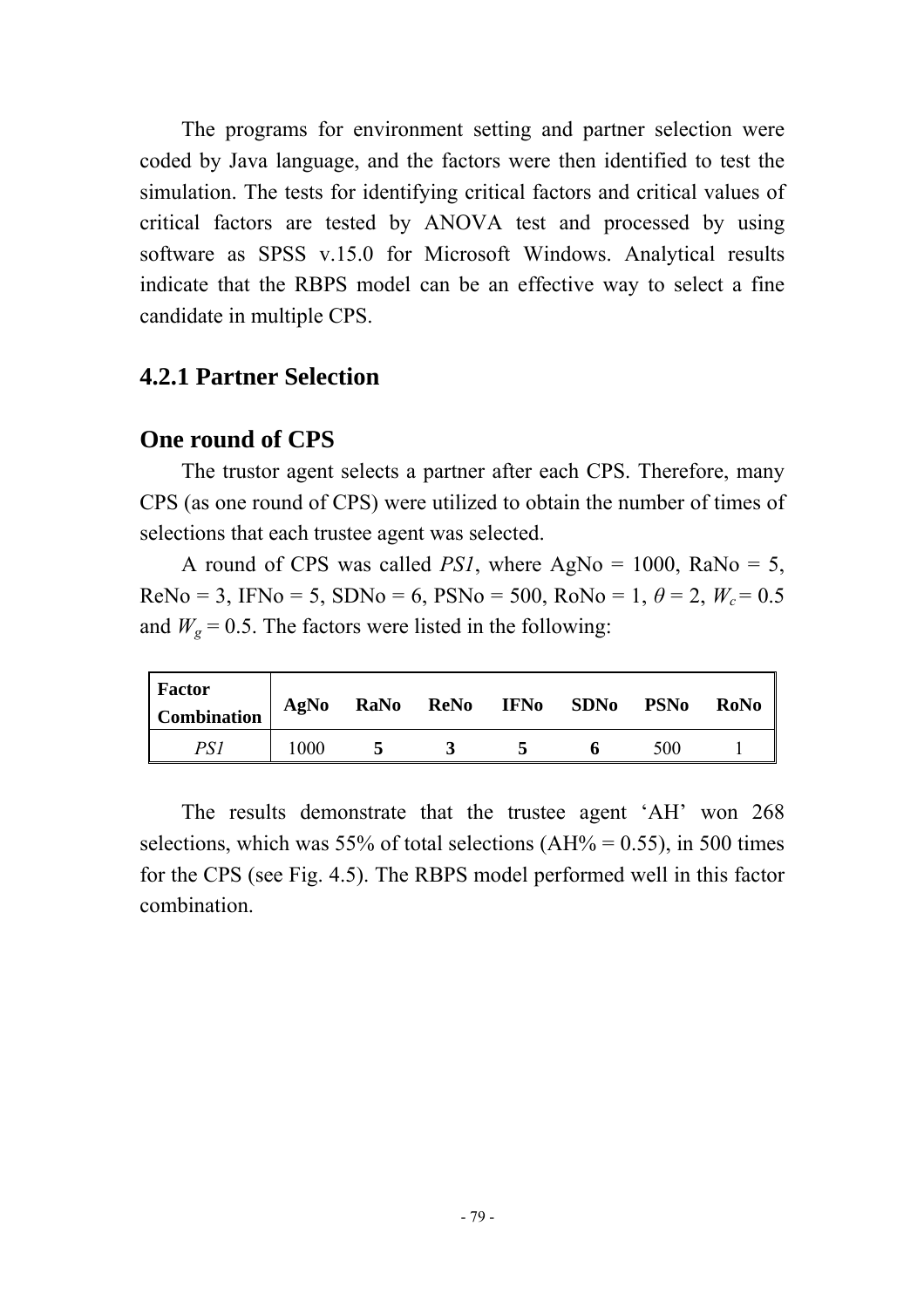

Fig. 4.5 The results of PS1

A round of CPS was called *PS2*, where AgNo = 1000, RaNo = 5, ReNo = 3, IFNo = 5, SDNo = 3, PSNo = 500, RoNo = 1,  $\theta$  = 2,  $W_c$  = 0.5 and  $W_g = 0.5$ . The factor combination was listed in the following:

| <b>Factor</b><br><b>Combination</b> | AgNo  | RaNo | <b>ReNo</b> | <b>IFNo</b> | <b>SDNo</b> | <b>PSNo</b> | RoNo |
|-------------------------------------|-------|------|-------------|-------------|-------------|-------------|------|
| PS2                                 | l 000 |      |             |             |             | 500         |      |

The results demonstrate that the trustee agent 'AH' won 26 selections, which was 10% of total selections (AH% = 0.1), in 500 times for the CPS (see Fig. 4.6). The RBPS model performed not well in this factor combination.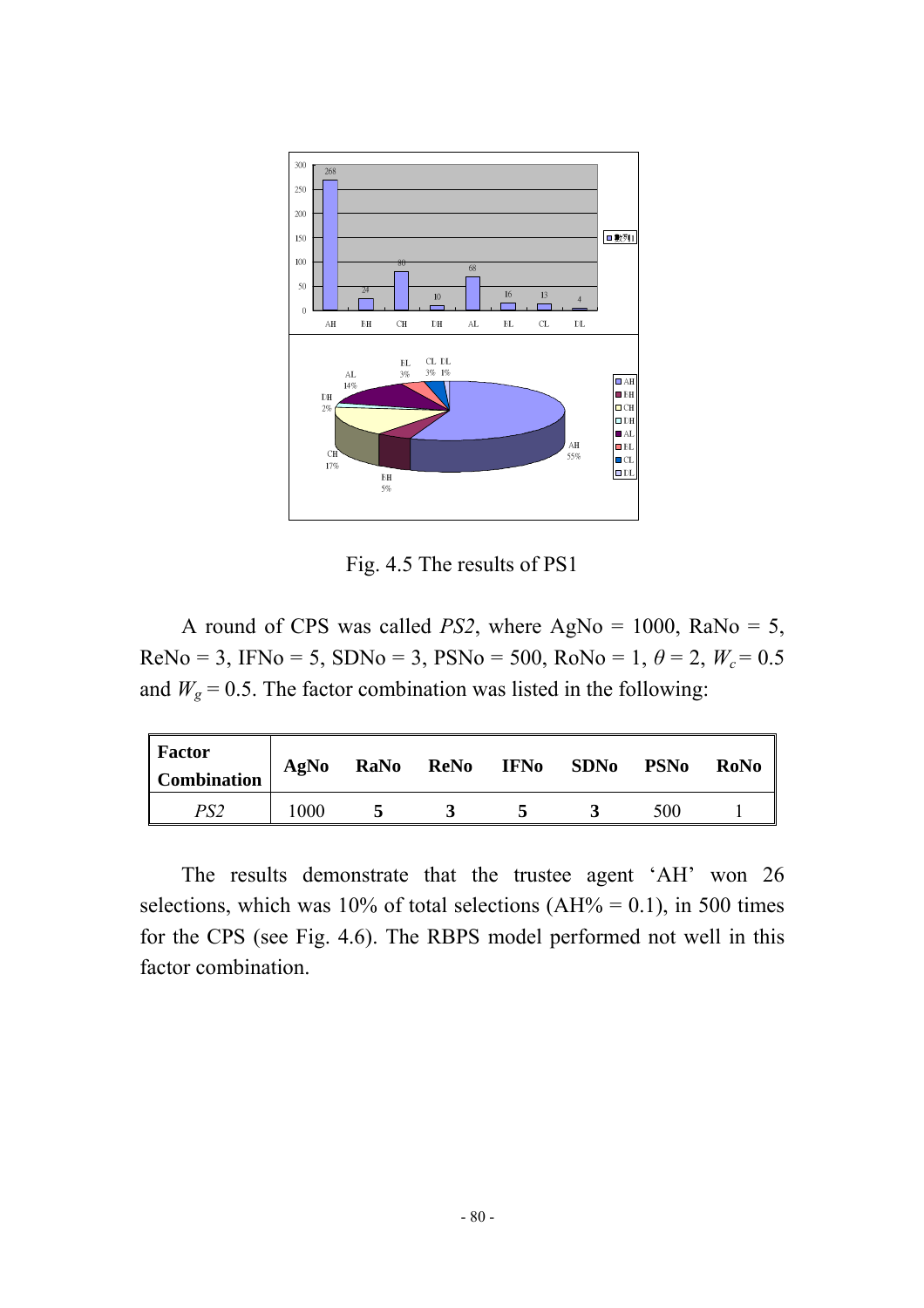

Fig. 4.6 The results of PS2

In a case of CPS namely *PS3*, we define 1000 agents in the agent community and RoNo = 1,  $\theta = 2$ ,  $W_c = 0.5$  and  $W_g = 0.5$ ; besides, the values of factors such as RaNo, ReNo, IFNo, SDNo and PSNo were defined as the following:

| Factor<br><b>Combination</b> | AgNo | RaNo | ReNo | <b>IFNo</b> | <b>SDNo</b> | <b>PSNo</b> | <b>RoNo</b> |
|------------------------------|------|------|------|-------------|-------------|-------------|-------------|
| PS3                          | 1000 |      |      |             |             | 500         |             |

The results demonstrate that the trustee agent 'AH' only won 16 selections, which was 12% of total selections (AH% =  $0.12$ ), in 500 times for the CPS (see Fig. 4.7). The proposed results for selecting AH in this factor combination performed not well.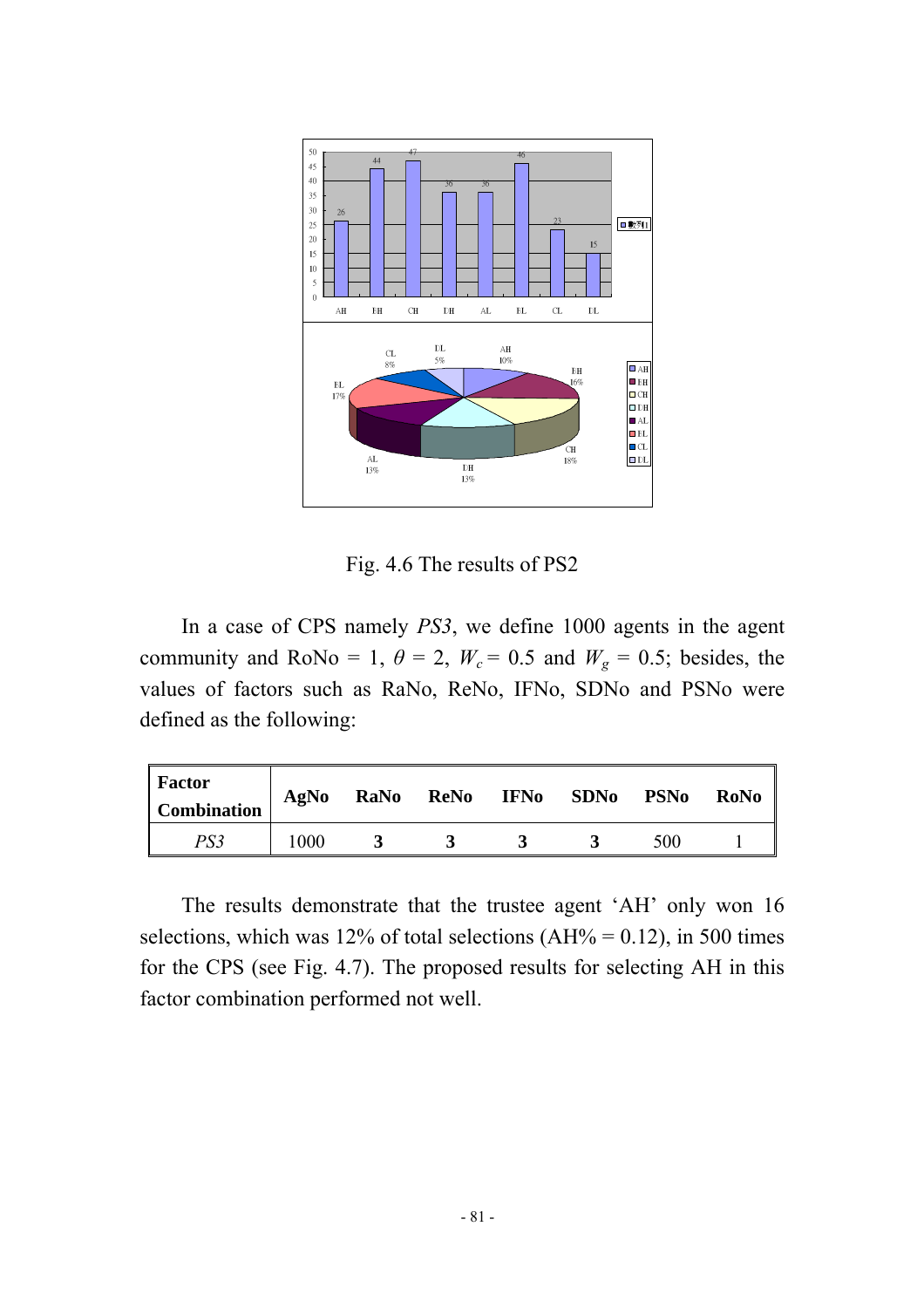

Fig. 4.7 The result of PS3

In the last case *PS4*, we define 1000 agents in the agent community and RoNo = 1,  $\theta$  = 2,  $W_c$  = 0.5 and  $W_g$  = 0.5; besides, the values of factors such as RaNo, ReNo, IFNo, SDNo and PSNo were defined as follows:

| <b>Factor</b><br><b>Combination</b> | AgNo | RaNo | <b>ReNo</b> | <b>IFNo</b> | <b>SDNo</b> | <b>PSNo</b> | RoNo |
|-------------------------------------|------|------|-------------|-------------|-------------|-------------|------|
| PS4                                 | 1000 | n    |             |             |             | 500         |      |

The results demonstrates that the 'AH' won 284 selections, 57% of total selections (AH% =  $0.57$ ), in 500 times for the CPS (see Fig. 4.8). Therefore, the results demonstrate that the RBPS model performs well in this factor combination.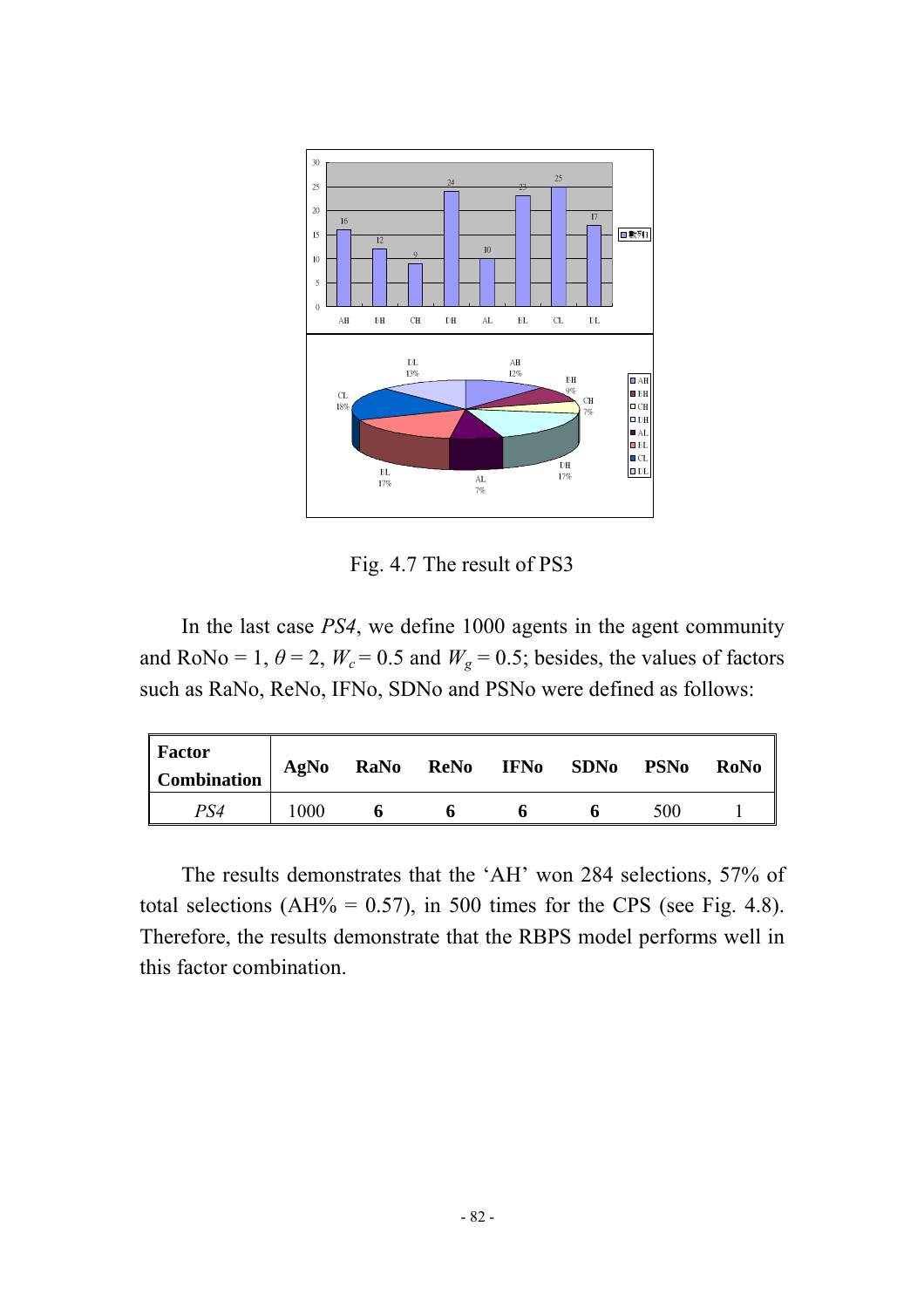

Fig. 4.8 The results of PS4

### **Multiple rounds of CPS**

Four sets of values of factor combinations are created namely MPS1, MPS2, MPS3 and MPS4. They are defined as below:

| <b>Factor</b><br><b>Combinations</b> | AgNo | RaNo ReNo IFNo SDNo |   |   | <b>PSNo</b> | RoNo |
|--------------------------------------|------|---------------------|---|---|-------------|------|
| MPS1                                 | 1000 |                     |   | 6 | 500         | 50   |
| MPS <sub>2</sub>                     | 1000 |                     | 5 | 3 | 500         | 50   |
| MPS3                                 | 1000 | 3                   |   |   | 500         | 50   |
| MPS4                                 | 1000 | n                   |   |   | 500         | 50   |

The simulations for each factor combinations run 50 times. The MPS1 simulation yielded 50 values (as the percentage of being selected) for each trustee agent (e.g., AH%, BH%, CH% etc.). The Figure 4.9 demonstrates that the trustee agent AH performs well over 50 rounds of CPS. The results of mean and standard deviation of AH% were 0.54 and 0.054, respectively.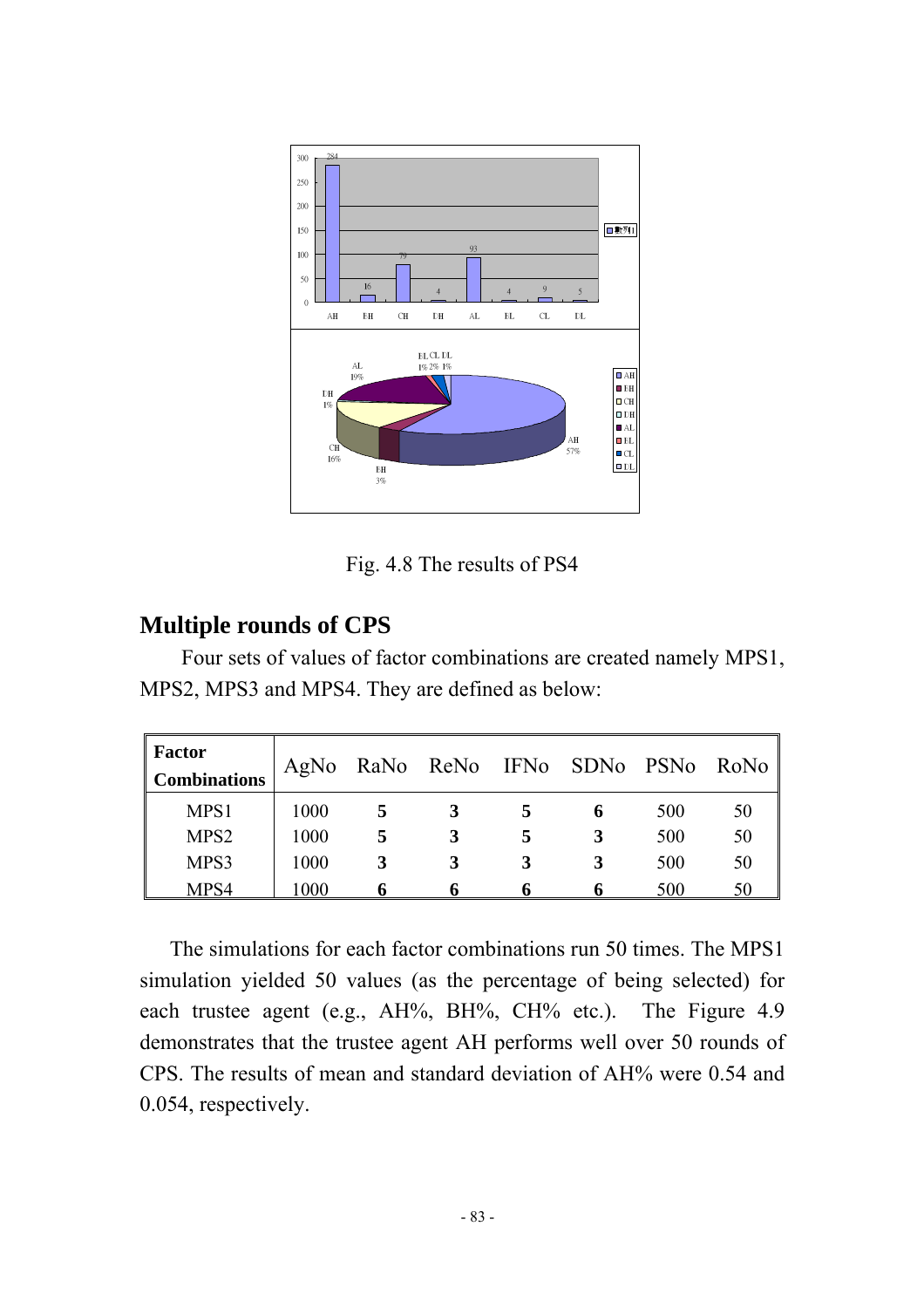

Fig. 4.9 The results of MPS1

The results of the simulation MPS2 are shown as Figure 4.10. There are no trustee agents performs well over 50 times of simulations, and we obtain the average  $AH% = 0.14$  and standard deviation of  $AH% = 0.07$ .



Fig. 4.10 The results of MPS2

The Figure 4.11 demonstrates that no trustee agents perform well in this factor combination over 50 times for simulation MPS3. The result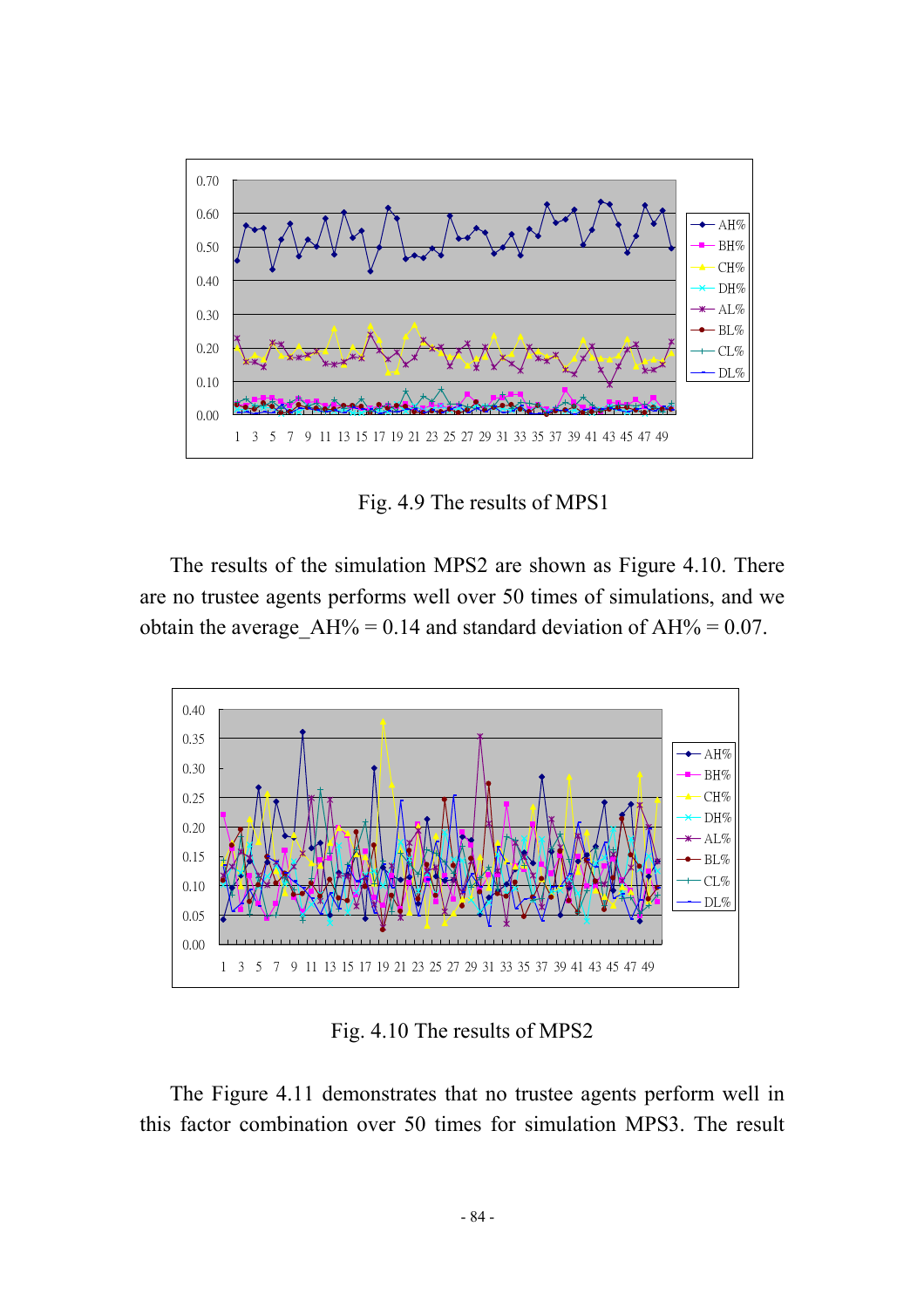showed that the average  $AH% = 0.14$  and standard deviation of  $AH% =$ 0.057.



Fig. 4.11 The results of MPS3

The last case MPS4 demonstrates that the factor combination performed well for selecting AH and won selections far more often than other trustee agents over multiple rounds of simulations (see Fig. 4.12). The results of the simulation showed that the average  $AH% = 0.57$  and standard deviation of  $AH\% = 0.03$ .



Fig. 4.12 The results of MPS4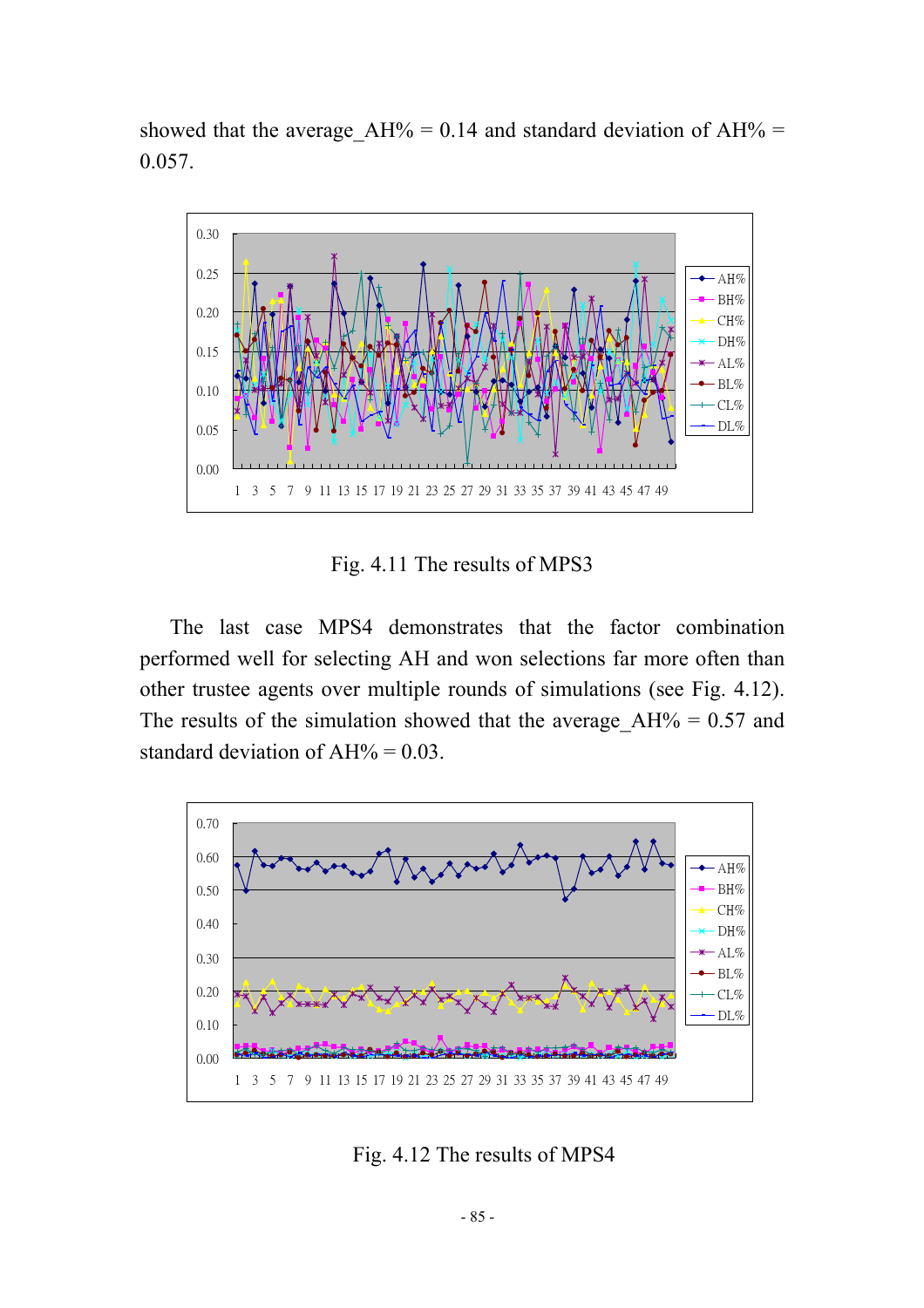#### **4.2.2 Critical Factors**

The results of the factor combinations such as MPS1, MPS2, MPS3 and MPS4 demonstrate that the specific values for specific factors may seriously affect the performance of the RBPS model to select the fine trustee agent AH to be a partner. Therefore, a factorial design is developed by using ANOVA test to identify the critical factors that most affect the results of CPS.

The  $2<sup>k</sup>$  factorial design (see Table 4.3) was developed and all the 16 factor combinations performed 30 rounds of CPS, and then obtains the results as AH% for each round of selection. The 4-way ANOVA test was used for identifying the most effective factors that cause the most portion of total variation for the results of the simulation. The confidence interval was 99%  $(\alpha=0.01)$ , and the test of between-subjects effects was shown in Table 4.4.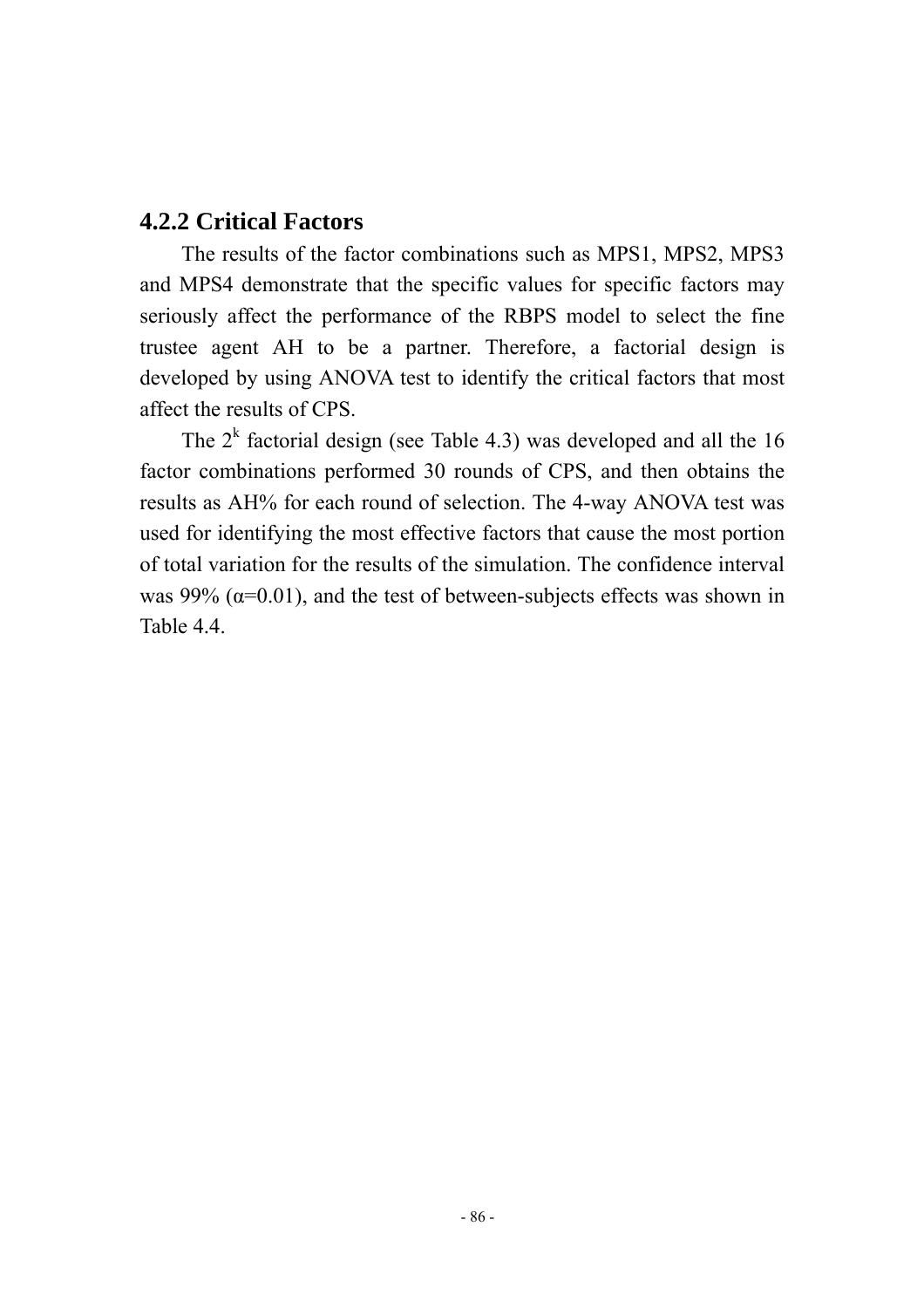| source              | F        | Sig.       | Partial Eta Squared |
|---------------------|----------|------------|---------------------|
| Corrected Model     | 221.787  | 0.000      | 0.877               |
| RaNo                | 5.530    | 0.019      | 0.013               |
| ReNo                | 6.284    | 0.013      | 0.014               |
| <b>IFNo</b>         | 127.368  | $0.000***$ | 0.227               |
| SDNo                | 2555.503 | $0.000***$ | 0.855               |
| RaNo*ReNo           | 0.164    | 0.686      | 0.000               |
| RaNo*IFNo           | 0.153    | 0.696      | 0.000               |
| ReNo*IFNo           | 0.210    | 0.647      | 0.000               |
| RaNo*ReNo*IFNo      | 2.563    | 0.110      | 0.006               |
| RaNo*SDNo           | 0.738    | 0.391      | 0.002               |
| ReNo*SDNo           | 0.113    | 0.737      | 0.000               |
| RaNo*ReNo*SDNo      | 0.168    | 0.682      | 0.000               |
| IFN0*SDN0           | 87.561   | $0.000***$ | 0.168               |
| RaNo*IFNo*SDNo      | 2.440    | 0.119      | 0.006               |
| ReNo*IFNo*SDNo      | 2.134    | 0.145      | 0.005               |
| RaNo*ReNo*IFNo*SDNo |          |            | 0.000               |

Table 4.4 The test of between-subject effects

a.Computed using alpha = .01

b.R Squared = .877 (Adjused R Squared = .873)

The term 'source' in Table 4.4 lists the individual factor and the interaction between the factors. Besides, the 'partial-eta-squared' means "the proportion of total variability attributable to a factor" and is ranged as [0, 1]. From the results of ANOVA test, the factors that mostly contribute to the total variation can be obtained. We observe that the significances (as 'sig.' in Table 4.4) for IFNo, SDNo, and IFNo\*SDNo are less than  $0.01$ , and the 'partial-eta-squared' for  $SDNo = 0.855$ , IFNo  $= 0.227$  and interaction effect as IFNo $*$ SDNo  $= 0.168$ . That is, the number of initial friends of the trustor agent and the searching depth of each searching path (as SDNo and IFNo) are two critical factors that mostly affect the results of the RBPS model. This phenomenon indicates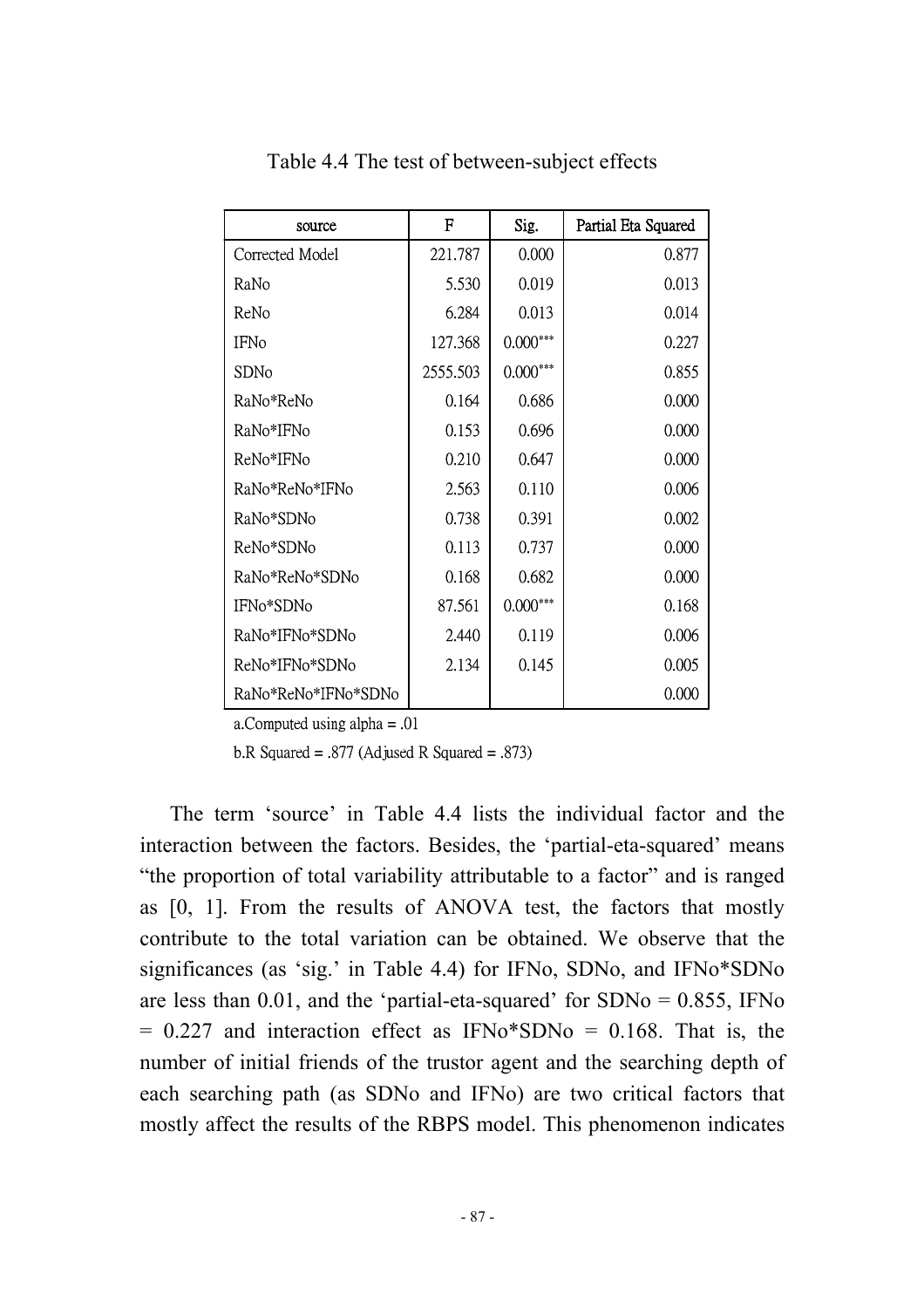that the searching width and depth may seriously affect the results to identify resources in the social networks over the real world.

### **4.2.3 Critical Values of the Critical Factors**

Two factors, IFNO and SDNo, were identified as the critical factors to affect the performance of the RBPS model. Next, an ANOVA test was designed to identify the critical values for these two factors that make the model selects the AH with high level of average AH% and low variance of AH%. The 125 factor combinations, illustrated in the section 4.1.3, are created and the simulation was processed as follows: First, we defined that the significance level was 0.05; namely, the confidence intervals were 0.95, and the results of all factor combinations were tested by one-way ANOVA; then, the results with extreme high standard deviation were filtered out by using homogeneity test of variation. Second, the result of homogeneity of variance, measured by Levene Statistics, for remaining 33 factor combinations was  $0.053$  (as sig. = 0.053). That is, the variances of multiple rounds of CPS for AH% among remaining factor combinations were not different.

After evaluating the homogeneity of variances by using descriptive data, the results of Post Hoc tests could be obtained for multiple comparisons in One-Way ANOVA by using 'scheffe' method. The results of homogeneous subset were derived in Table 4.5. The factor combinations for selecting AH are divided into two groups: (1) the subset with lower Average AH% and (2) the subset with higher Average AH%. They are illustrated as follows:

 $\bullet$  In subset 1, we observe that the factor combinations obtain low level of Average\_AH%, less than 0.2, due to with low level of SDNo or IFNo (SDNo  $\leq$  3 or IFNo  $\leq$  3). For example, the factor combination '3326', obtains Average  $AH% = 0.151$ , that involves low level of IFNo (e.g., IFNo  $= 2$ ). On the other hand, the factor combination '6663', obtains Average  $AH% = 0.1653$ , due to with low level of SDNo  $(SDN<sub>0</sub> = 3)$ . Actually, the RBPS model is not suitable for the trustor as a newcomer with few friends or less searching depth in the business environment.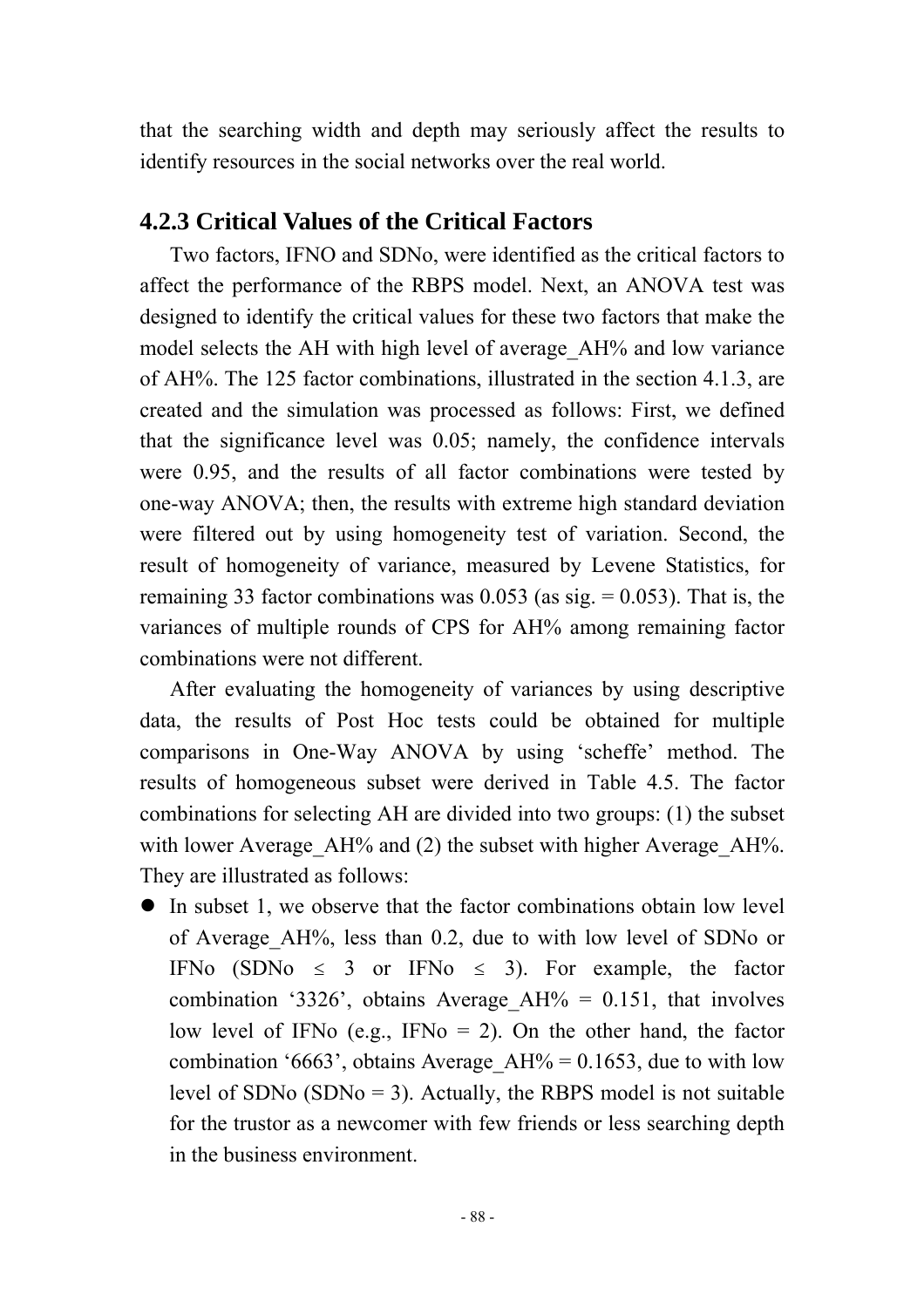$\bullet$  In subset 2, the factor combinations can be observed that they derive high level of Average AH%, higher than 0.5, and low level of standard deviation, less than 0.041, due to the trustor agent who has more friends and searching depth. For example, the factor combination '5565', obtains Average  $AH% = 0.543$ , due to the IFNo  $= 6$  and SDNo  $= 5$ . That is, for obtaining high level of Average AH%, the trustor has to increase the number of his neighbors and searching depth in the social networks simultaneously.

|                         | <b>Factor Combinations</b> |                         |                         |      |              | Subset for Alpha=0.05 |
|-------------------------|----------------------------|-------------------------|-------------------------|------|--------------|-----------------------|
| RaNo                    | ReNo                       | <b>IFNo</b>             | SDNo                    | RoNo | $\mathbf{1}$ | $\overline{c}$        |
| 3                       | $\overline{\mathbf{3}}$    | $\overline{c}$          | $\overline{\mathbf{3}}$ | 30   | 0.1200       |                       |
| 5                       | 5                          | $\overline{4}$          | 3                       | 30   | 0.1250       |                       |
| 5                       | 5                          | $\overline{\mathbf{c}}$ | 3                       | 30   | 0.1270       |                       |
| $\overline{4}$          | $\overline{4}$             | $\overline{4}$          | 3                       | 30   | 0.1277       |                       |
| 6                       | 6                          | $\overline{c}$          | 3                       | 30   | 0.1283       |                       |
| $\overline{\mathbf{4}}$ | $\overline{\mathbf{4}}$    | $\overline{c}$          | $\overline{\mathbf{3}}$ | 30   | 0.1337       |                       |
| 5                       | 5                          | 3                       | 3                       | 30   | 0.1403       |                       |
| $\overline{\mathbf{3}}$ | $\overline{\mathbf{3}}$    | $\overline{c}$          | $\overline{\mathbf{4}}$ | 30   | 0.1443       |                       |
| 6                       | 6                          | $\overline{\mathbf{4}}$ | 3                       | 30   | 0.1457       |                       |
| 6                       | 6                          | 5                       | 3                       | 30   | 0.1473       |                       |
| 6                       | 6                          | 3                       | 3                       | 30   | 0.1503       |                       |
| 3                       | 3                          | $\overline{c}$          | 6                       | 30   | 0.1510       |                       |
| $\overline{\mathbf{4}}$ | $\overline{\mathbf{4}}$    | $\overline{\mathbf{c}}$ | 5                       | 30   | 0.1647       |                       |
| 6                       | 6                          | 6                       | 3                       | 30   | 0.1653       |                       |
| 5                       | 5                          | $\overline{\mathbf{c}}$ | $\overline{\mathbf{4}}$ | 30   | 0.1657       |                       |
| 6                       | 6                          | $\overline{c}$          | $\overline{4}$          | 30   | 0.1657       |                       |
| 5                       | 5                          | 5                       | 3                       | 30   | 0.1753       |                       |
| 6                       | 6                          | $\overline{c}$          | 5                       | 30   | 0.1847       |                       |
| 5                       | 5                          | $\overline{c}$          | 5                       | 30   | 0.1873       |                       |
| 6                       | 6                          | $\overline{4}$          | 6                       | 30   |              | 0.5067                |
| 5                       | 5                          | $\overline{\mathbf{4}}$ | 6                       | 30   |              | 0.5257                |
| 6                       | 6                          | 5                       | 5                       | 30   |              | 0.5373                |
| 5                       | 5                          | 6                       | 5                       | 30   |              | 0.5430                |
| 6                       | 6                          | 6                       | 5                       | 30   |              | 0.5527                |
| $\overline{\mathbf{4}}$ | $\overline{\mathbf{4}}$    | 6                       | 5                       | 30   |              | 0.5577                |
| $\overline{\mathbf{4}}$ | $\overline{\mathbf{4}}$    | 5                       | 6                       | 30   |              | 0.5580                |
| 6                       | 6                          | 5                       | 6                       | 30   |              | 0.5590                |
| 5                       | 5                          | 5                       | 6                       | 30   |              | 0.5590                |
| 5                       | 5                          | 6                       | 6                       | 30   |              | 0.5593                |
| 3                       | 3                          | 5                       | 6                       | 30   |              | 0.5600                |
| $\overline{\mathbf{4}}$ | $\overline{\mathbf{4}}$    | 6                       | 6                       | 30   |              | 0.5657                |
| 6                       | 6                          | 6                       | 6                       | 30   |              | 0.5673                |
| 3                       | 3                          | 6                       | 6                       | 30   |              | 0.5723                |

Table 4.5 The homogeneous subset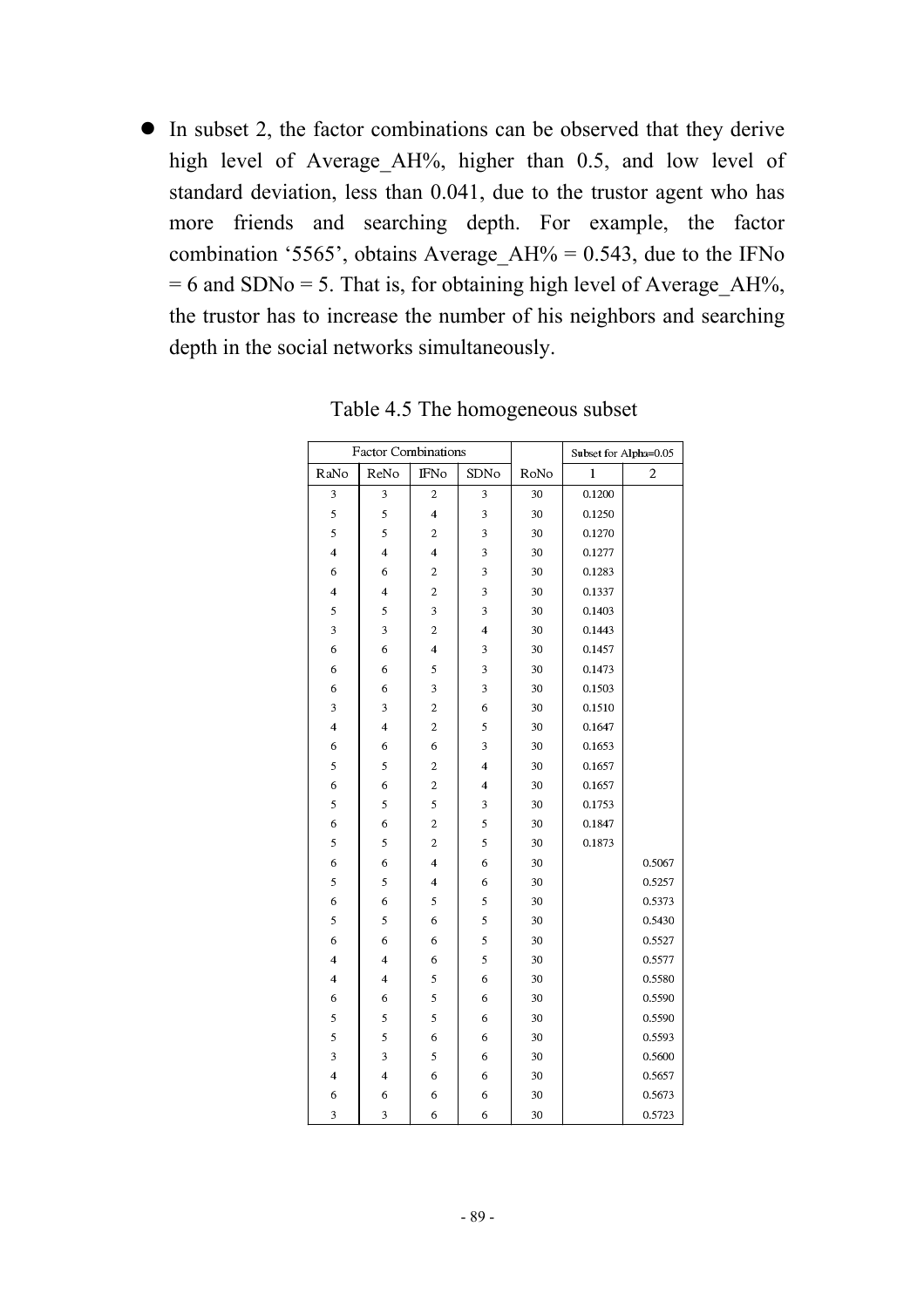- The analysis for members in subset 2 are illustrated as below:
	- If IFNo = 4 and SDNo = 6 (e.g., factor combinations as '5546' and '6646'), the trustor agent can only select the trustee agent with more than five raters (e.g., RaNo  $\geq$  5) who have more than five recommenders (e.g., ReNo  $\geq$  5). We can observed that if the trustor agent with less friends (e.g., IFNo  $=$  4), he has to increase the searching depth up to 6 (e.g., SDNo  $=6$ ). The trustee with less than 5 raters can not be identified by using this factor combination.
	- If IFNo  $\geq 5$  and SDNo = 5 (e.g., factor combinations as '4465' and '6655'), the trustor agent can only select the trustee agent with more than four raters (e.g., RaNo.  $\ge$  4) who have more than four recommenders (e.g., ReNo.  $\geq$  4). That is, the trustee with less than 4 raters can not be identified by using this factor combination.
	- If IFNo  $\geq$  5 and SDNo = 6 (e.g., factor combinations as '3356' and '3366'), the trustor agent can select the trustee agents with fewer rater agents (e.g.,  $Ra$ No = 3) who have fewer recommender agent (e.g., ReNo=3). These kinds of factor combinations can make the model to select a fine collaborative partner AH with high mean (Average AH%  $\geq$  0.5) and low variance (Std. deviation  $\leq 0.041$ ). That is, the trustee agent as a newcomer who has fine temperament can easily be selected by the trustor agent who has more friends and searching depth.

From the results of Table 4.4 and previously mentioned experiments (see Table 4.5), we observe that the factor SDNo is more critical than the factor IFNo. That is, more SDNo can make our model to identify the trustees with few rater and recommender. For identifying the appropriate critical value of the factor SDNo, we compare the results of  $SDNo = 6$ with  $SDNo = 7$  by using 'Independent-Sample T test' and observe the difference between them. The factor combination was listed as below: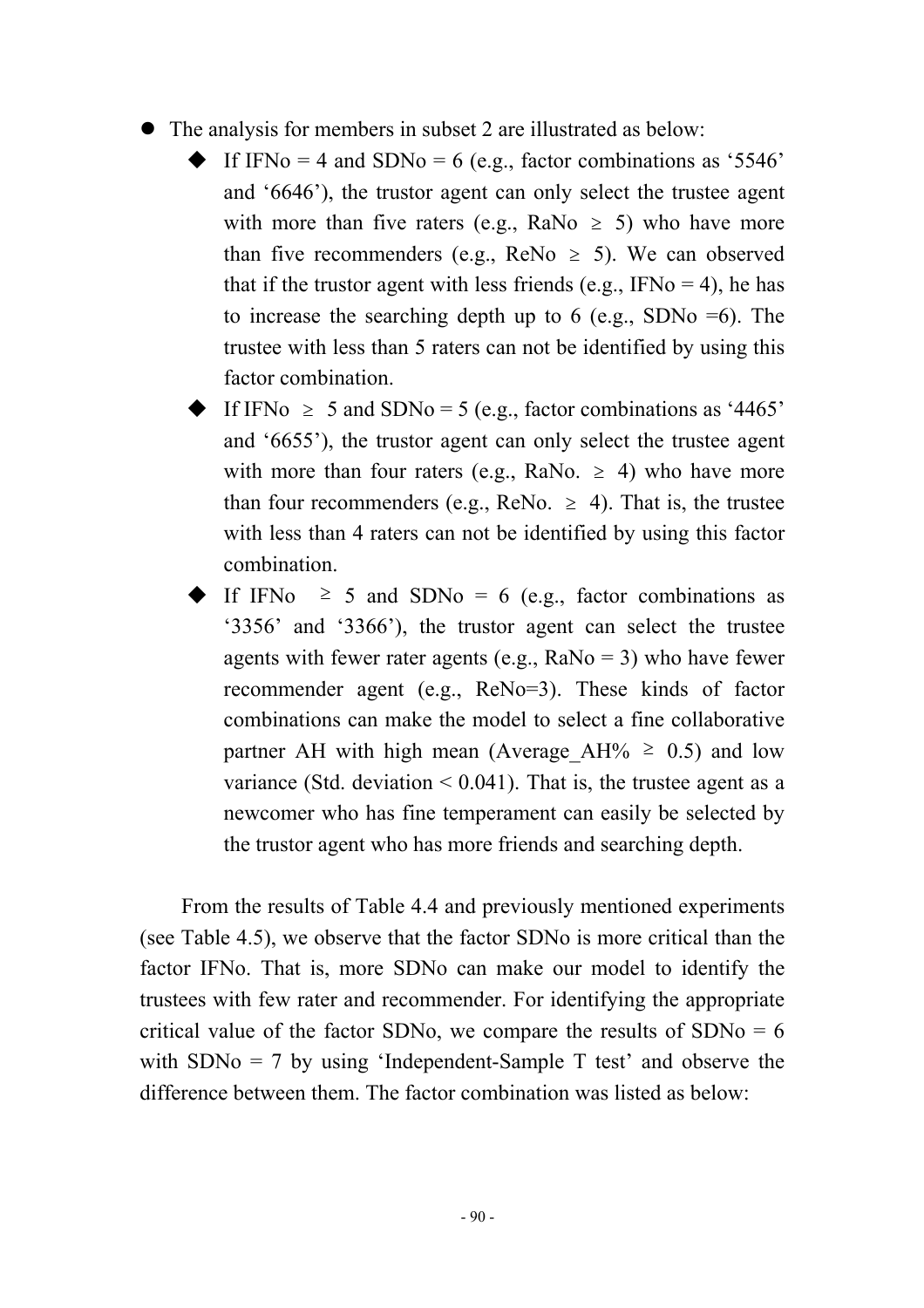| <b>Factor</b><br><b>Combinations</b> | AgNo | RaNo | ReNo | <b>IFNo</b> | <b>SDNo</b> | <b>PSNo</b> | RoNo |
|--------------------------------------|------|------|------|-------------|-------------|-------------|------|
| 6666                                 | 1000 |      | O    |             |             | 500         | 30   |
| 6667                                 | 1000 |      |      |             |             | 500         | 30   |

The results of two factor combinations as '6666' and '6667' were calculated by SPSS (see Fig. 4.13). We observed that the mean of '6666' was 0.5673 and standard deviation was 0.0287. On the other hand, the mean of '6667' was 0.5717 and standard deviation was 0.0232.

|      | <b>Factor Combinations</b> |             |      |      |        | Std.      |  |
|------|----------------------------|-------------|------|------|--------|-----------|--|
| RaNo | ReNo                       | <b>IFNo</b> | SDNo | RoNo | Mean   | Deviation |  |
|      |                            |             |      |      | 0.5673 | 0.0287    |  |
|      |                            |             |      |      | 0.5717 | იევე      |  |

Fig. 4.13 Group Statistics of two factor combinations

The confidence interval is 95%. Figure 4.14 demonstrates that the result of the test for equality of variance is not significant (as  $sig. = 0.391$ ) and the test for equality of means is not significant because that the sig.  $=$ 0.523. That is, the Average\_AH% of two factor combinations as '6666' and '6667' were not different. Due to the simulation time increased exponentially by increasing the number of SDNo, we can reason that the appropriate critical value of critical factor SDNo is '6'.

|                             | Levene's Test for<br><b>Equality of Variances</b> |       | t-test for Equality of Means |       |                   |
|-----------------------------|---------------------------------------------------|-------|------------------------------|-------|-------------------|
|                             | F                                                 | Sig.  |                              | df.   | $Sig. (2-tailed)$ |
| Equal variances assumed     | 0.747                                             | 0.391 | $-0.642$                     | 58    | 0.523             |
| Equal variances not assumed |                                                   |       | $-0.642$                     | 55.52 | 0.523             |

Fig. 4.14 Independent sample test for two factor combinations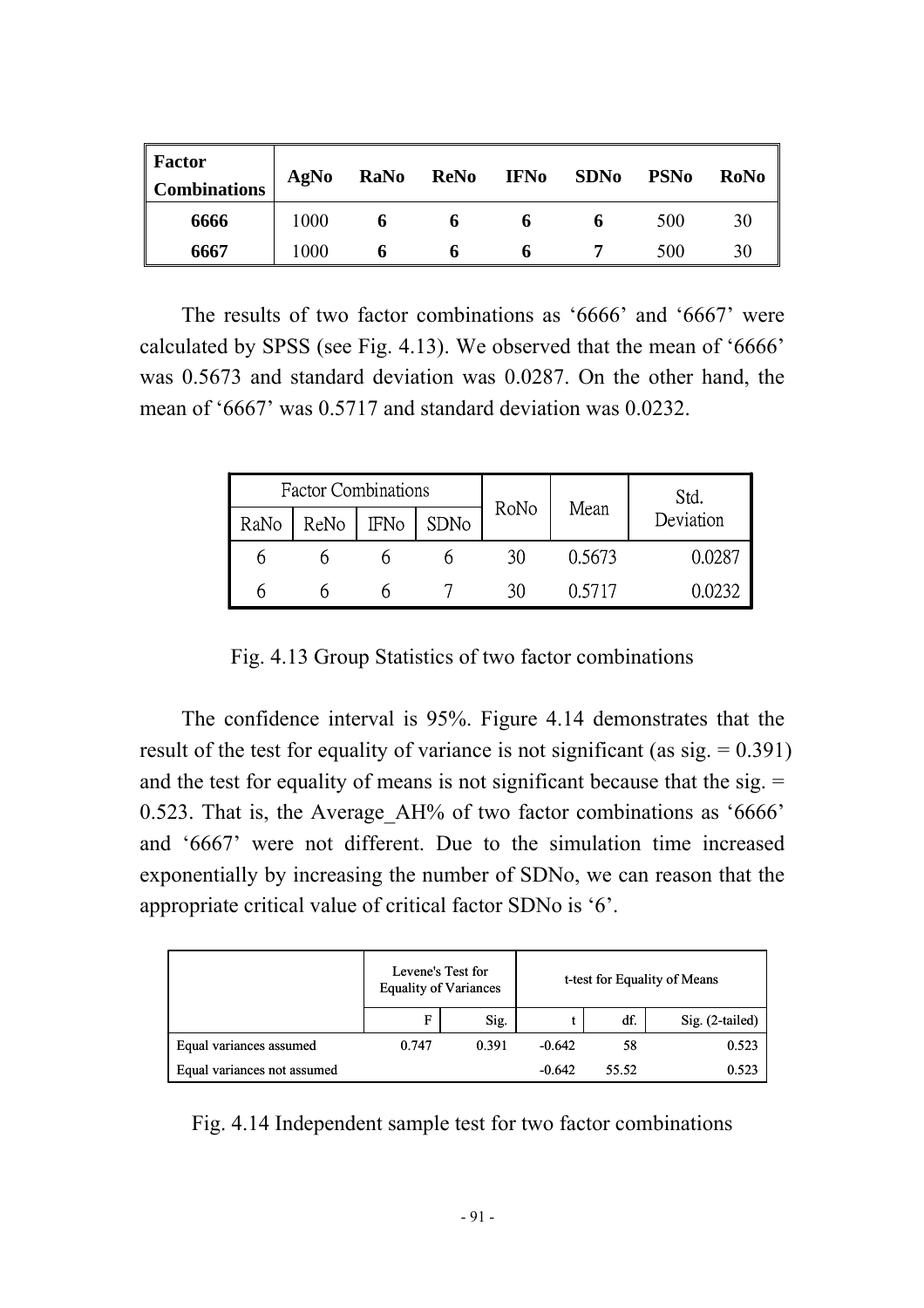#### **4.2.4 Critical Trust Type**

In this study, the initial-trust of trustees was evaluated by using the trust types like competence, goodwill and predictability. Next, this study aims to identify the critical trust type from the results of the experiments. It could provide a more comprehensive picture in the essence for collaborative partner selection and help us to understand the specification for selecting partner candidates during the testimony definition step previously mentioned.

Figure 4.15 demonstrates the experiment results with factor combination as '3366' (RaNo = 3, ReNo = 3, IFNo = 6, SDNo = 6) that the trustee agent AH won far more selections (as  $AH% = 0.6$ ) than others; however, the trustee agent CH and AL were the second and third winner respectively (as  $CH\% = 0.16$  and  $AL\% = 0.14$ ).



Fig 4.15 The result of factor combination of '3366'

To obtain more information about the trustee agents that won the selection in the various factor combinations, we created the experiments with factor combinations '3366', '4466', '5566' and '6666'. The results are shown as Figure 4.16. We observed that the AH won selections with  $AH% = 0.6$  on average; additionally, the CH and AL won selections with  $CH\% = 0.16$  and  $AL\% = 0.16$ . The other trustee agents all won selections under 0.03 in average.

The trustee agents AH, CH and AL are top three winners among